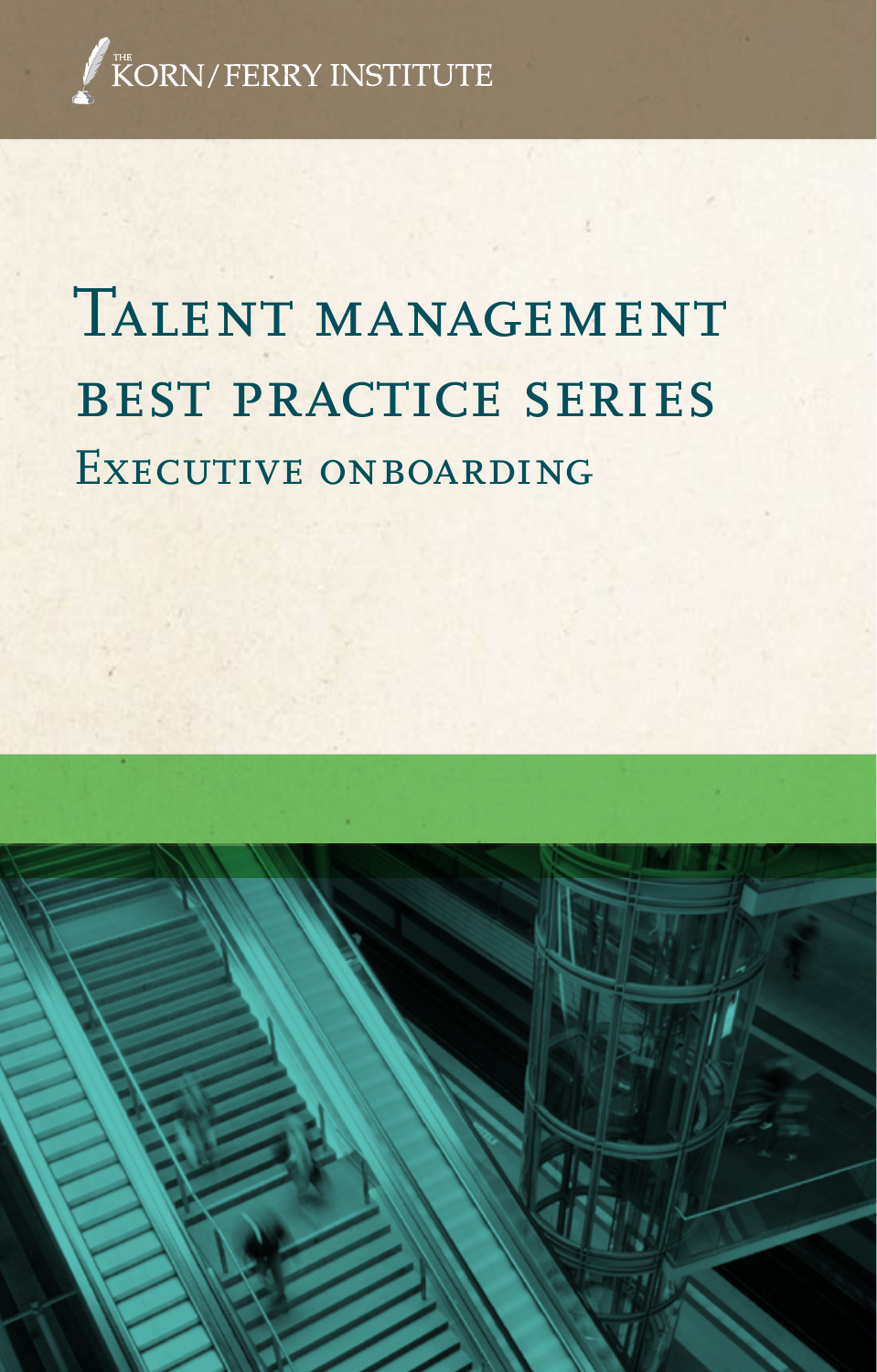# TALENT MANAGEMENT best practice series Executive onboarding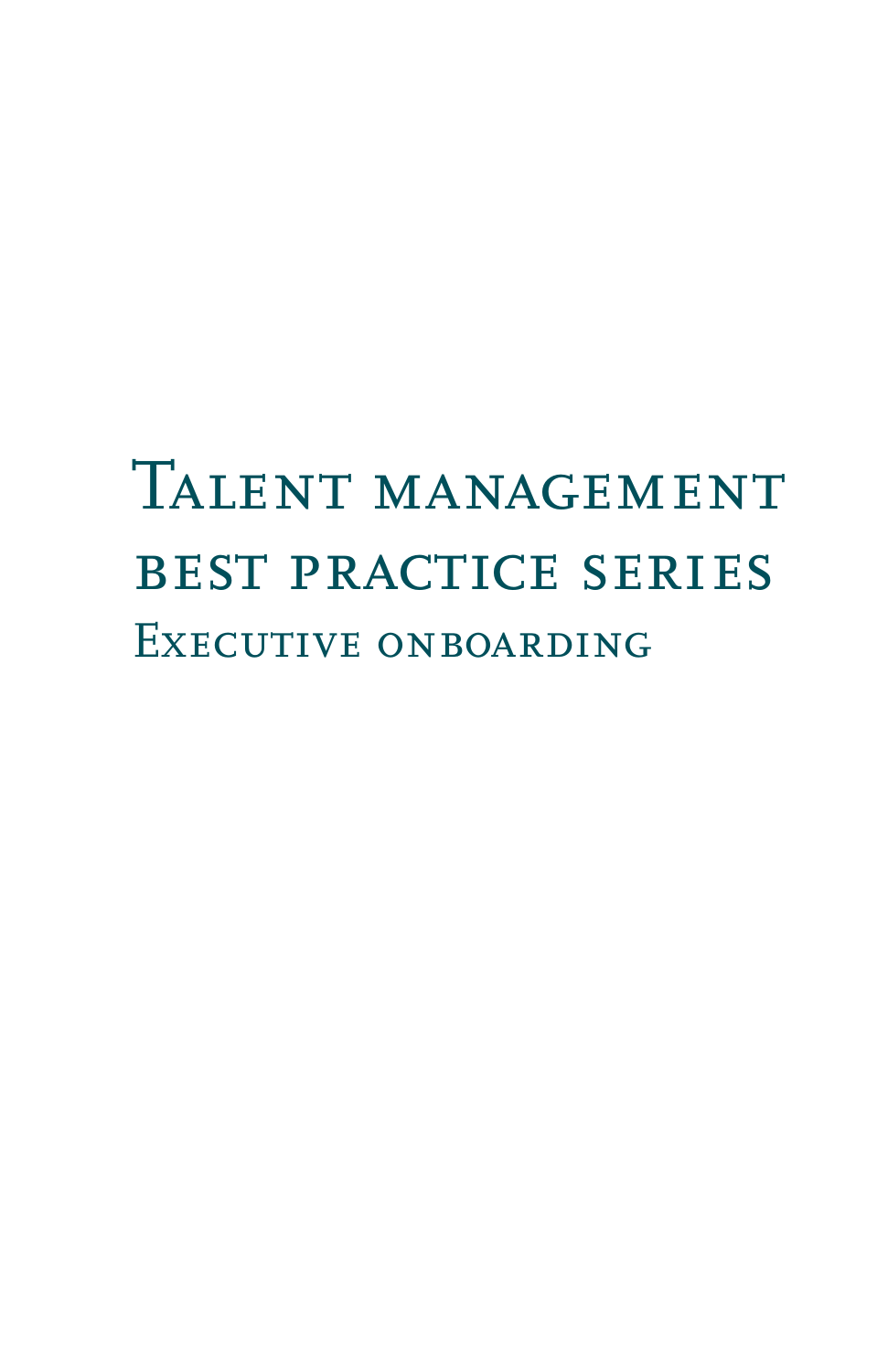### Talent management best practice series

Executive onboarding

**Series Editor** Evelyn Orr

**Lead Contributor** Dee Gaeddert

**Contributors** Guangrong Dai, Jonathan Feil

Copyright © 2012 Korn/Ferry International All rights reserved ISBN: 978-0-9885598-1-3

www.kornferry.com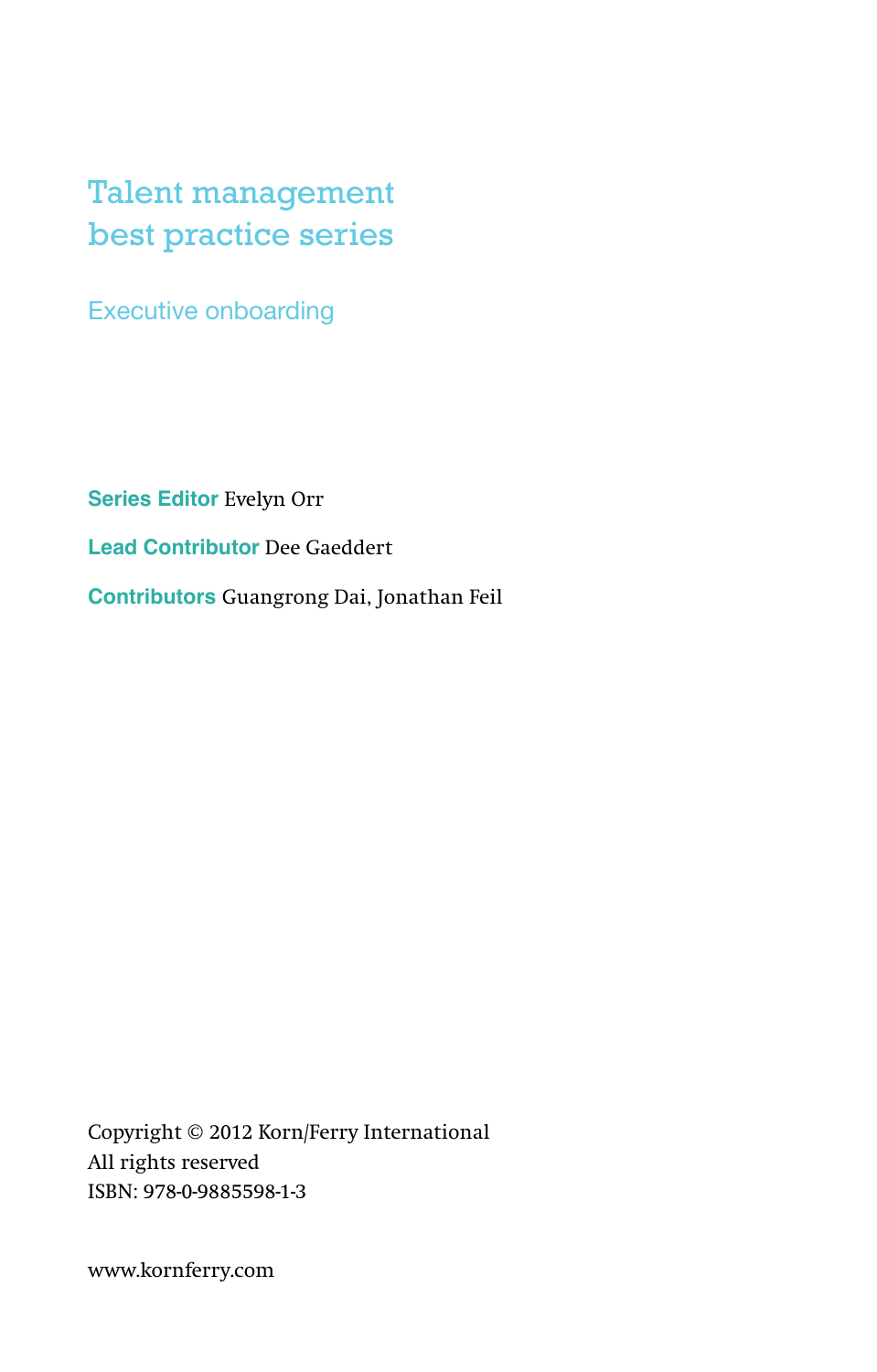### Table of contents

**Foreword Introduction What the research says Insurance policy for executive transition Korn/Ferry's best practices Managing first impressions Navigating the transition paradox Optimizing the leadership moment Conducting a situational analysis Introducing change, with all due respect Breaking the predecessor's mold Agile leader, agile organization Maintaining a global perspective Conclusion Notes References**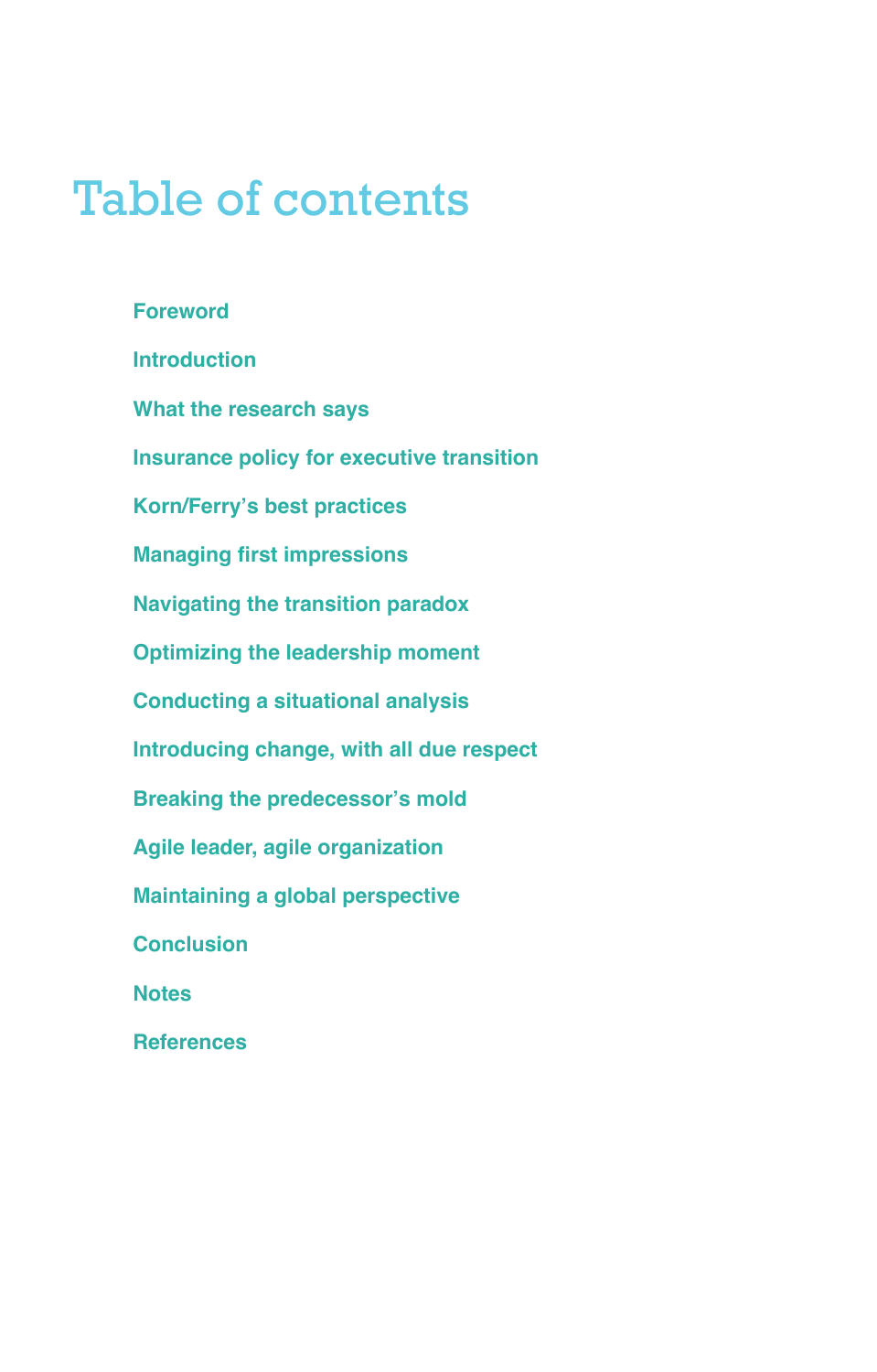### Foreword

The Korn/Ferry Institute Best Practice Series provides a window into the thought leadership and expertise that Korn/Ferry International offers as the premier global provider of talent management solutions. Each installation of the series covers a key area of talent management and captures Korn/Ferry's science, philosophy, and approach. These best practice books provide an introduction to who Korn/Ferry thought leaders are, what Korn/Ferry does best, and how Korn/Ferry can fuel organizations' success in meeting their strategic talent management needs.

Korn/Ferry's approach is based on science and informed by what works in practice. The Korn/Ferry Institute Best Practice Series is intended to summarize key, unique points of view held by Korn/Ferry thought leaders that inform our methods and approach to strategic talent management. Consider it a way to spark new thinking and get to know what Korn/Ferry offers.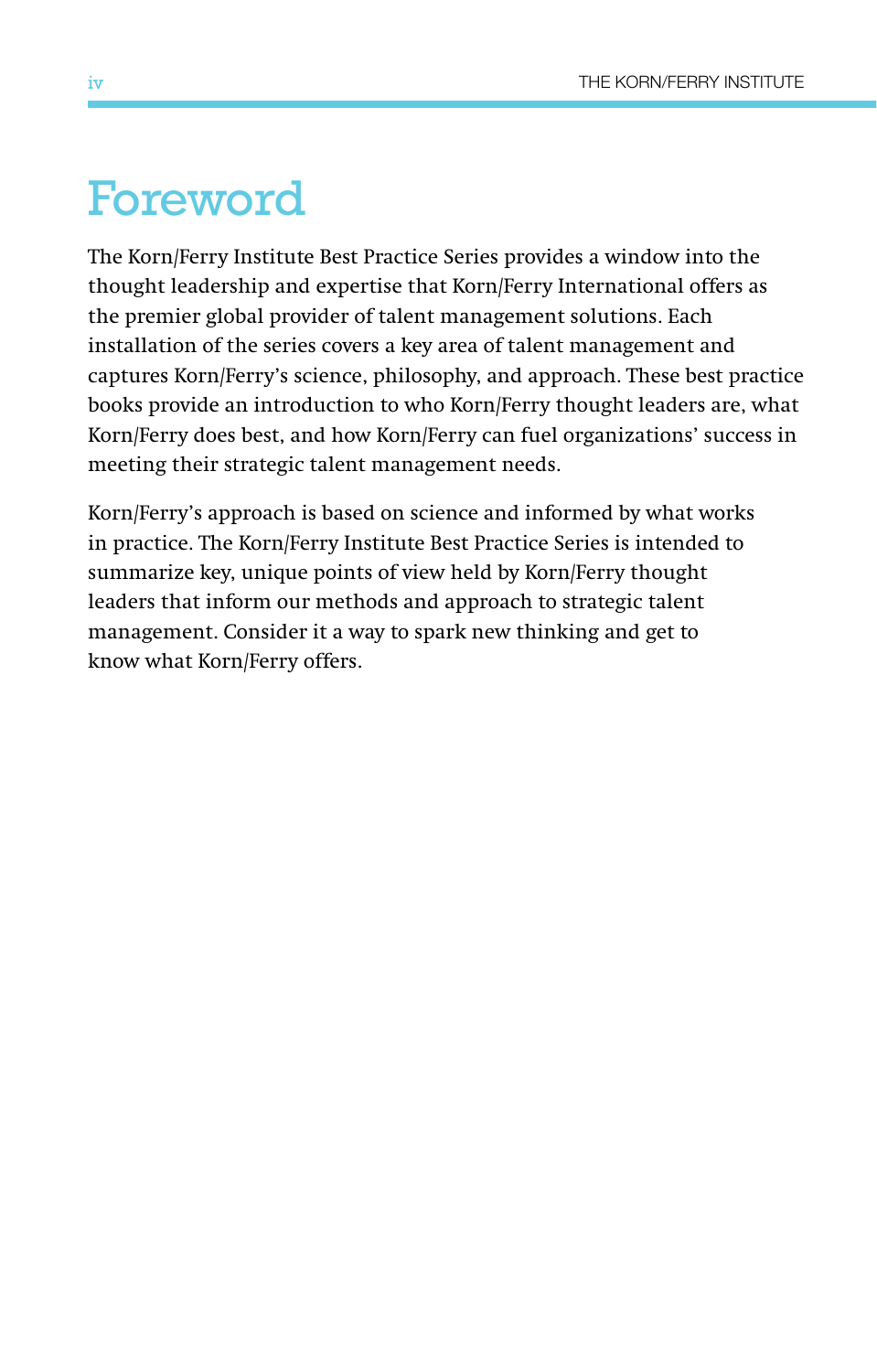### Introduction

Executive transitions, when effective, build capability for people and for organizations. Executives get a new assignment that can build and broaden their experience. Organizations get new leadership to energize the company and advance the strategy. Boards fulfill their succession and governance responsibility.

There is a lot at stake when executives transition. The business case for successful onboarding is clear. Executives are taking bigger jobs sooner in their careers. And, 40 percent of executives in new roles fail within the first eighteen months<sup>1</sup>. Combine these factors with the cost of executive turnover (some estimates put it at \$2.7 million USD per executive<sup>2</sup>) and the failure to successfully bring executives into new roles becomes a major and costly issue that a company must address.

There are many possible causes of this undesirable turnover including a lack of alignment on the role and expectations, a failure to build key relationships, or a failure to demonstrate results. Korn/Ferry has studied the elements that contribute to individuals' success and failure in new roles and has developed a clear point of view on what type of support and guidance is critical during this time of transition.

Onboarding as a concept has become somewhat diluted over the years. What do we at Korn/Ferry mean when we talk about onboarding?

For some organizations, onboarding means making logistical arrangements for new employees' first day. Ensuring that they have a computer, a work space, a phone number. Other organizations may think of onboarding as new employee orientation. Something run by the training department to ensure that paperwork is filled out, key information about the history of the company is shared, and knowledge related to company values and expectations is articulated. Other companies may think of onboarding as the process of orienting new employees to their surroundings and context. Introducing them to the people, products, services, policies, and procedures related to their job. All of these types of onboarding are essential for employees to make a smooth transition, to feel welcome, and to begin contributing.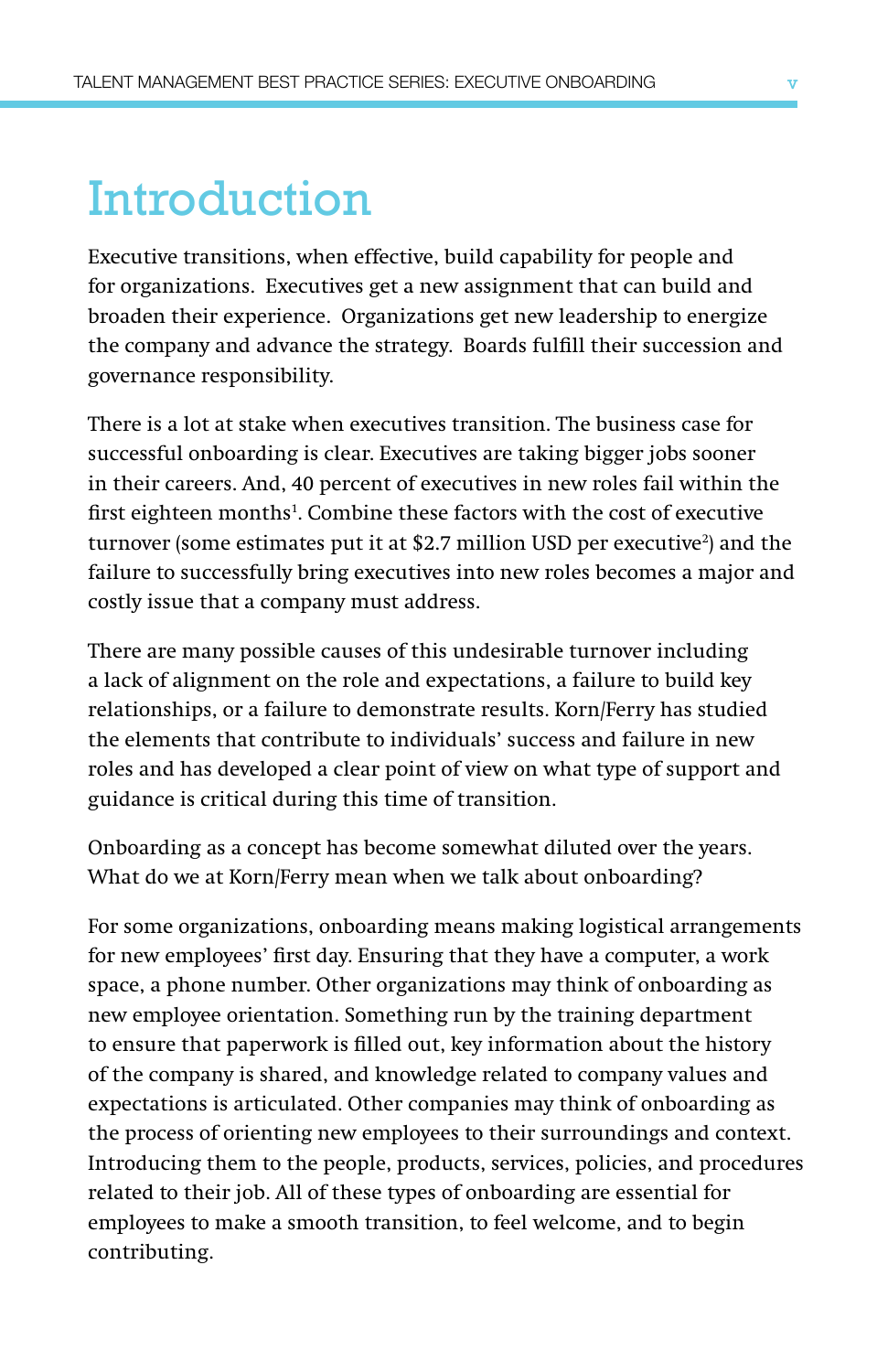Korn/Ferry's approach to onboarding is focused on helping people successfully transition into new roles and possibly new organizations. Whether it's an internal promotion or an external hire, people filling new roles have a lot of contextual clues to consider that will help them hit the ground running and avoid missteps.

All of Korn/Ferry's onboarding work is done with an eye on accelerating and optimizing a new placement's transition in a way that ensures career success on the part of the placement, and provides a healthy return on investment on the part of the company. The assumption is that the organizations we work with have new employee orientation and integration efforts handled. These are important tasks that can be somewhat systematized and become brand extensions for companies. It's the more ambiguous, fluctuating, nuanced side of transitioning people into new environments that has become the focus of Korn/Ferry's expertise in onboarding. What are the key stakeholder relationships? How change ready is the culture? Are the company's and the individual's expectations for the role aligned?

Even with the right leadership characteristics and style in place, no leader operates in a vacuum. This is why onboarding is an essential continuation of the placement process. The key to executive transition is unlocking a leader's strengths and mitigating weaknesses within the organizational context.

Granted, as a global executive search firm, Korn/Ferry also specializes in finding the right talent for the role. Korn/Ferry involves many experts in defining the requirements of the role, sourcing the best possible talent pool, assessing and interviewing the slate of candidates, and presenting the cream of the crop to the organization.

So, why would such a focus on onboarding be necessary? Because even with the right leadership characteristics and style in place, no leader operates in a vacuum. This is why onboarding is an essential

continuation of the placement process. The key to onboarding is unlocking a leader's strengths and mitigating weaknesses within the organizational context. And this is where Korn/Ferry's approach to onboarding differs from a typical executive coaching engagement.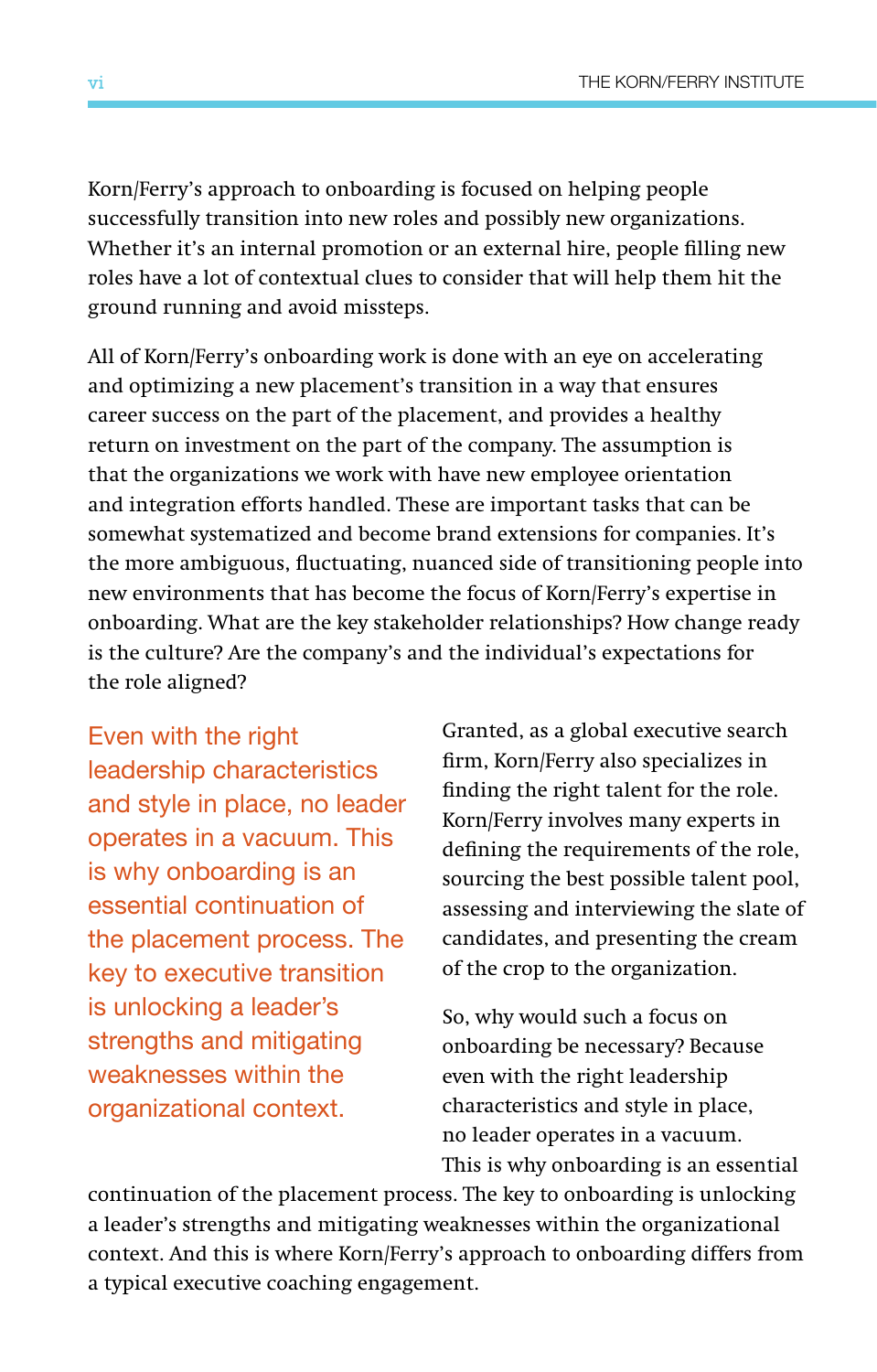Many consulting firms approach onboarding as coaching and it's not. In a coaching engagement, the focus is on development. Development includes finding the strengths and weaknesses of a leader, working on building selfawareness, exploring ways to optimize the strengths, shore up weaknesses, and create a path for sustainable personal transformation. Using coaching in place of onboarding can help an individual work on weaknesses, but the improvements made may have no bearing on being more effective in the immediate context that individual is entering.

Onboarding, on the other hand, is less focused on the individual's development needs and more focused on the individual/role/organization fit. By fit, we mean the match between what the organization needs and what the placement can uniquely offer. Above all, a commitment to invest in the onboarding process is an acknowledgement on the part of the individual that he or she is moving into a situation where fit matters.

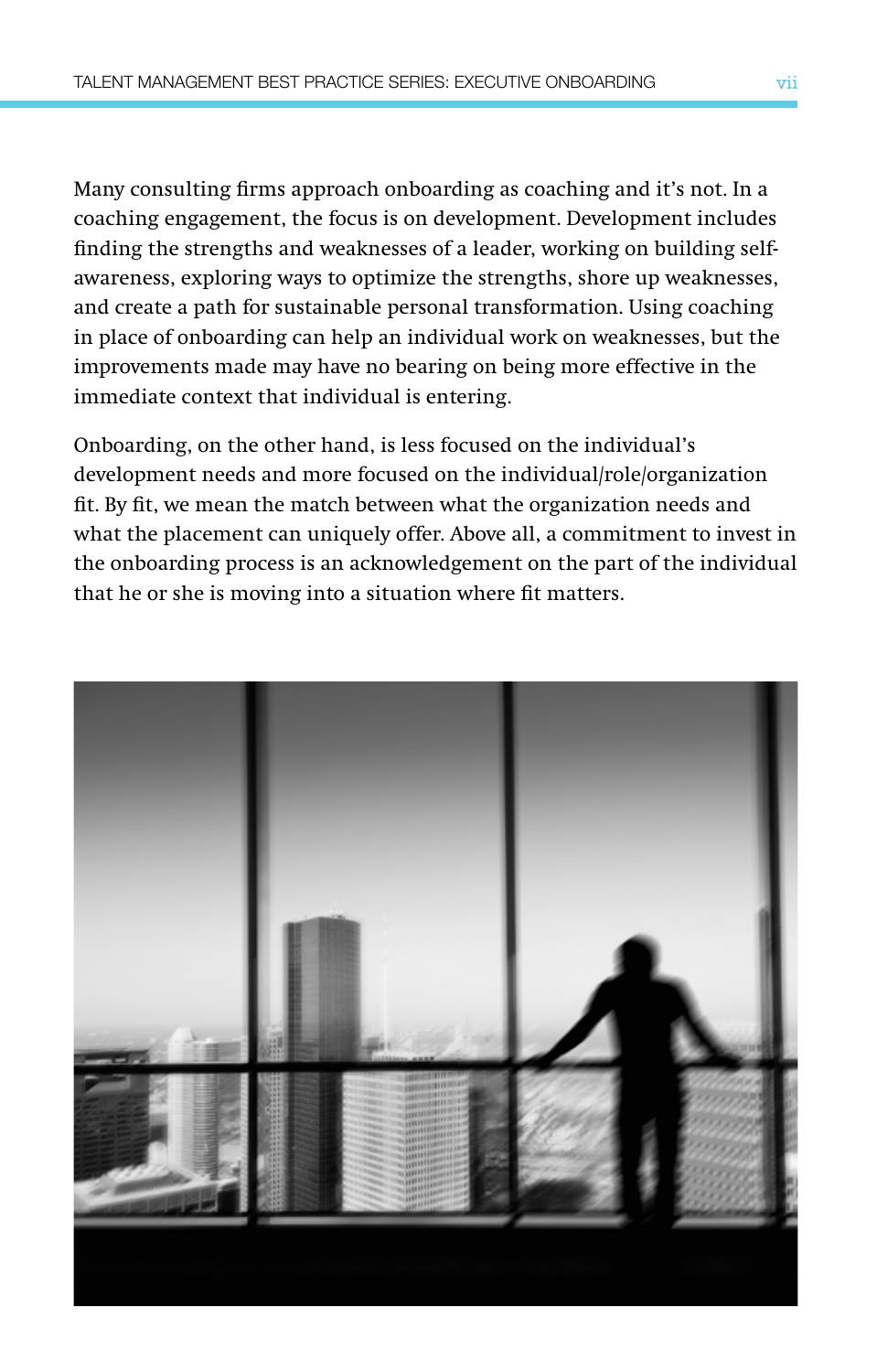The onboarding process is designed to provide key insight related to which of the individual's leadership characteristics will help and where they might hurt chances for success in the new context. That is the basis for moving forward because it sheds light on what leadership qualities to highlight and lean upon, and which qualities will need to be dialed back or mitigated in order to be successful in the new situation.

In this way, onboarding becomes a point on the talent management continuum, strategically placed between selection and development. The knowledge gained about the candidate's style, strengths, weaknesses, and leadership qualities gathered in the interviewing and selection process provides useful context in the onboarding conversation. Onboarding focuses on gathering situational data from the organization and key stakeholders – who, what, why, expectations, historical context, track records, etc. Ruminating on these two camps of data (the individual and the organization) provides useful insight on how to best facilitate and optimize the match. Subsequently, the discoveries made in the onboarding phase can be fed into the development planning phase to ensure ongoing, long-term personal and career development for the placement.

In the following pages, we explore a few of the unique points of view Korn/Ferry holds regarding how critical the onboarding phase is to an executive's success and how to optimize the unique opportunities it offers.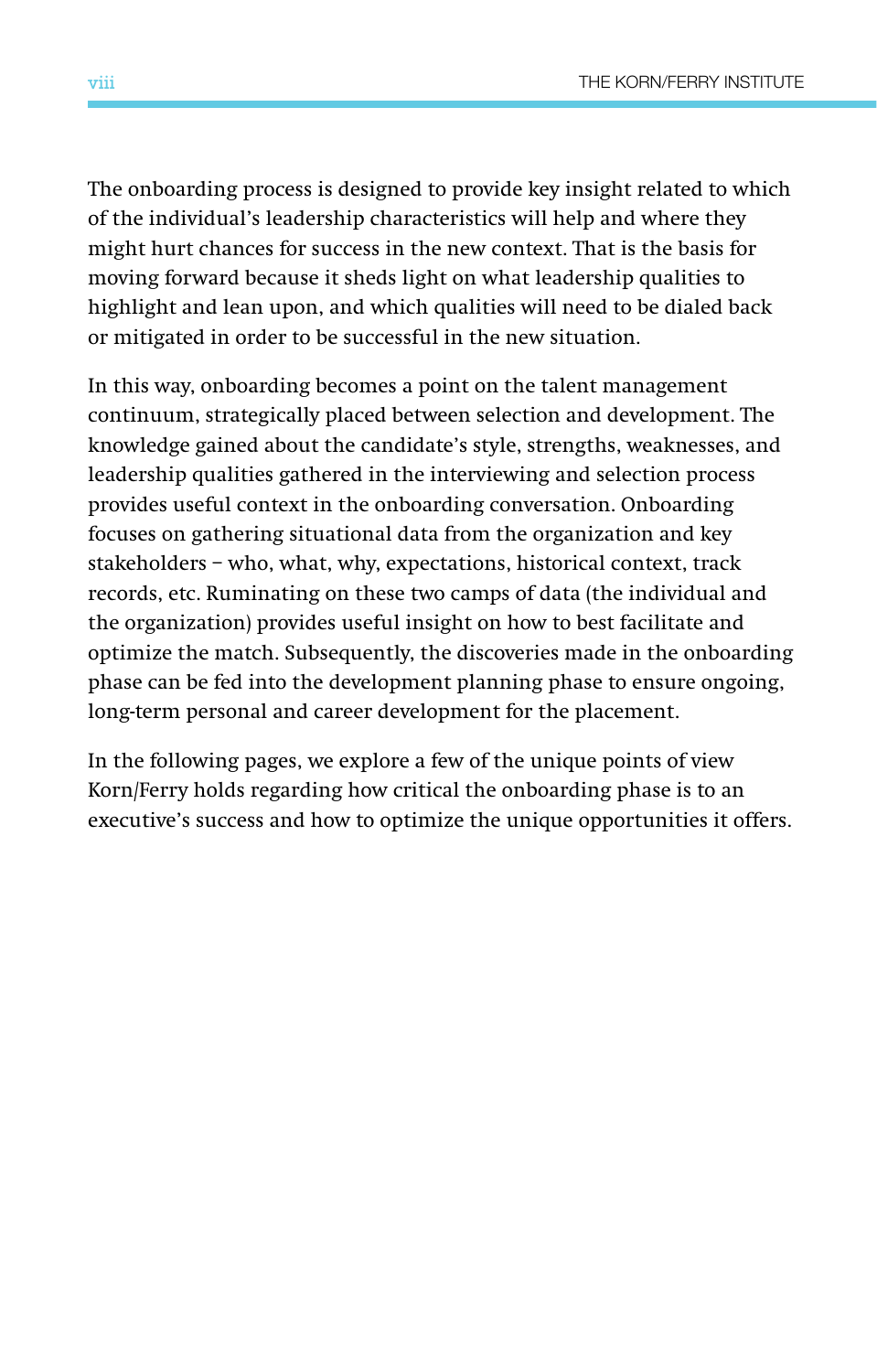### What the research says

Researchers have spent a lot of effort trying to understand where new leaders are most likely to trip up – particularly in the onboarding phase. Ten key areas have been identified as having the potential to derail new executives even before they get through their honeymoon period.

#### **Top ten potential onboarding problems:**

- **1. Falling behind the learning curve.** This can be due to not using time effectively prior to the start date, or in the early days on the job. A less than adequate understanding of the situation, customers, key business partners, organizational capabilities, or market conditions can impede a new executive's transition.3
- **2. Becoming isolated.** Executives can get into the trap of thinking they need to be self-sufficient. In the early days especially, that is not the case. This is a time for building relationships and discovering interdependencies.<sup>4</sup>
- **3. Coming in with the answer.** Arrogance is a known career staller. But sometimes arrogance is rooted in insecurity. When new executives feel that they have to act the part, have all the answers, appear decisive, and establish a directive tone, these behaviors can be counterproductive.<sup>5</sup>
- **4. Sticking with the existing (and underperforming) team too long.** When new executives give the existing team members too many chances, they risk losing credibility in the eyes of the A players. Failure to build a high-performing team and deliver results quickly enough can be difficult to recover from.<sup>6</sup>
- **5. Attempting too much.** In an effort to prove that they can handle multiple simultaneous challenges, new executives may end up looking foolish or burning out.<sup>5</sup>
- **6. Getting captured by the wrong people.** Those with power and influence want to maintain their power and influence. New executives need to be mindful that there will be many people seeking to exert their pull in this new world order.<sup>6</sup>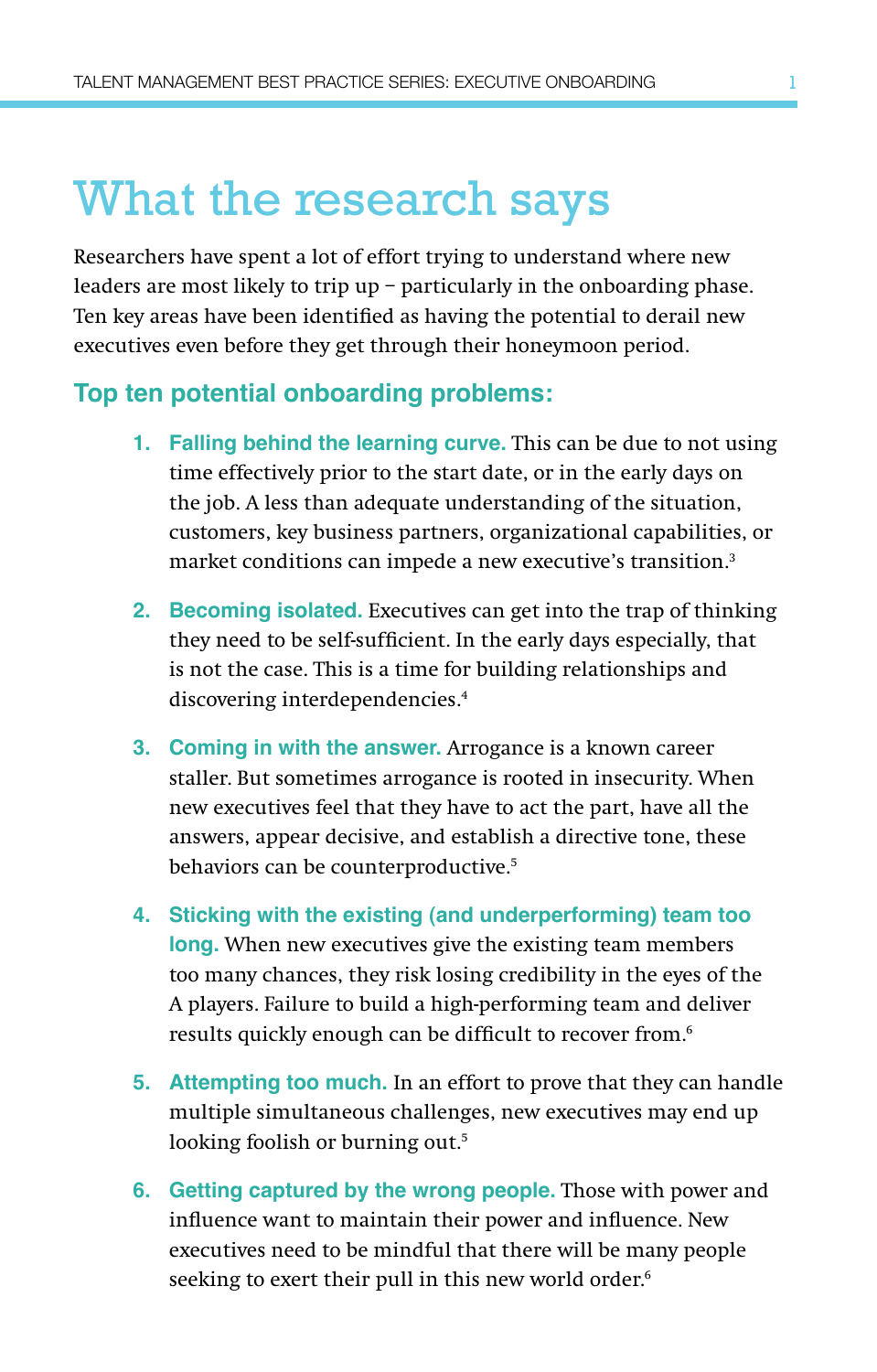- **7. Falling prey to the success syndrome.** Whether the predecessor is still with the company or not, his or her shadow may loom large over the new executive. We will discuss this in greater depth later on.1
- **8. Not recognizing novelty.** Not seeing or reacting to changes in their situation can cause new executives to rely on old tricks.7
- **9. Lack of alignment.** The job specs that were documented and communicated as part of the search process are not the same as the expectations held in people's minds. Different stakeholders and team members can view the new executive's role very differently.8
- **10. Lack of a winning strategy.** If a new executive can't bring an effective strategy to the business and see it through—whether due to a mismatch in skill or vision—that executive will not be effective in his or her role.<sup>1,9</sup>

### Insurance policy for executive transition

"Human beings are overconfidence machines," wrote *New York Times* columnist David Brooks. Most executives asked to estimate the accuracy of their knowledge of their own industries overestimated their success. A *Businessweek* poll reported that 90 percent of executives believe themselves to be in the top 10 percent of leaders. Flawed self assessments are evident all the way up the corporate ladder, with CEOs displaying overconfidence particularly when entering new projects or markets. We're attracted to confident leaders. But their confidence also coincidentally increases the chances they will derail after taking a new role.

Much of what contributes to executives' confidence is the tremendous amount of experience and skills they have accrued throughout their career. Strategic skills, ability to manage people, industry knowledge – all of these will be assets in the new role. But it's important to consider the knowledge that will not transfer into a new company or a new role. Things such as relationships, ability to navigate the culture, understanding the role and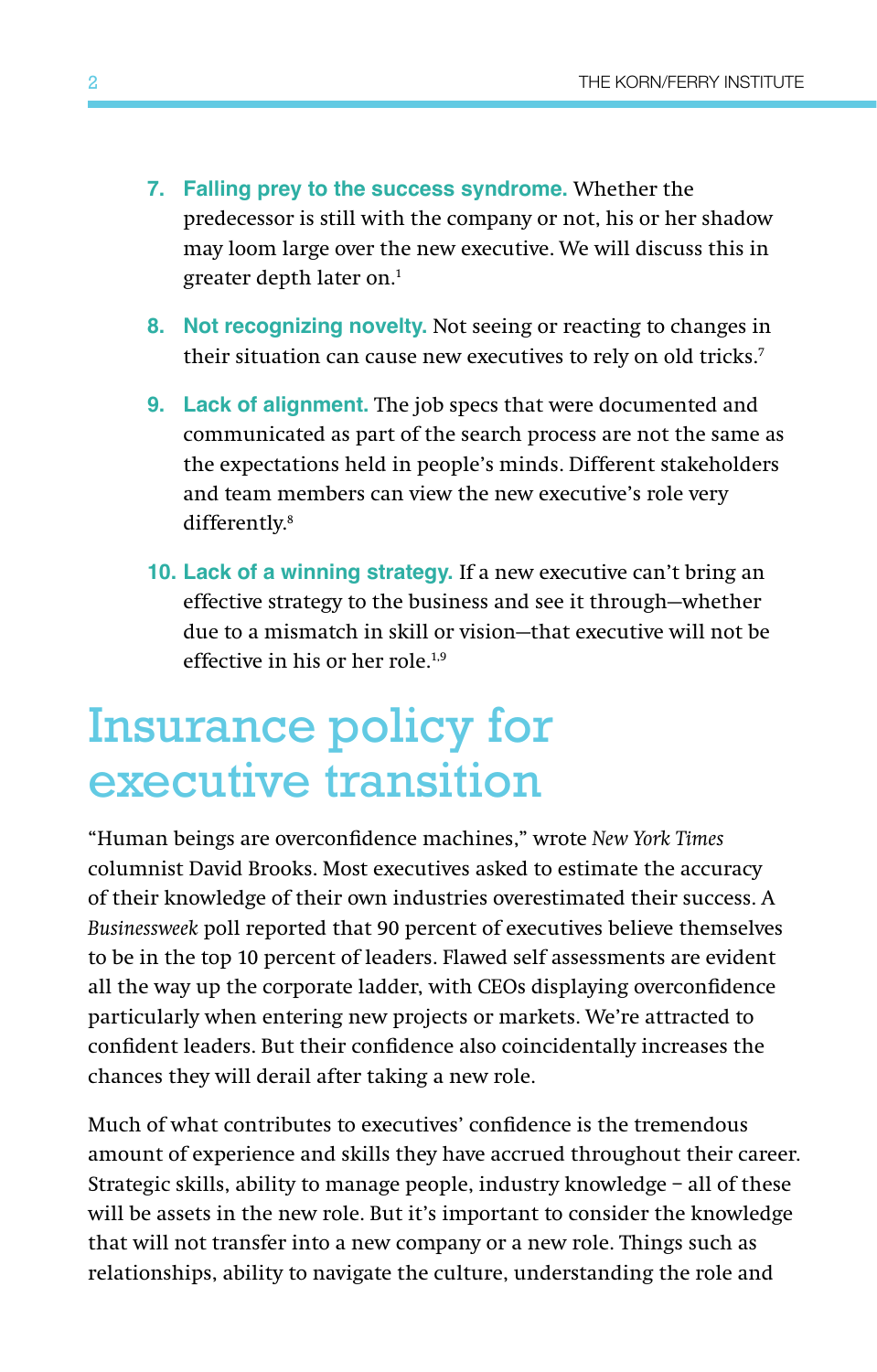#### Onboarding the organization

It's common these days for organizations to approach development and career-pathing as a joint responsibility between the company and the individual. In fact, most companies these days highlight a 51 percent/49 percent split and will say that it is primarily the employee's responsibility. Onboarding is no different. For onboarding to work, both the placement and the company have to take proactive roles in communicating, adapting, and getting ready for change.

One exception to this is when placements are selected for their star status. Rather than looking for new leaders to adapt and be agile as they enter the new environment, these are cases in which organizations choose executives based on their track record. They want them to do what they've done before. In these cases, the onboarding should be more focused on preparing the organization for the new placement and accommodating what he or she needs in order to get the kind of results or institute the type of change that is part of his or her brand. The organizations knows what they are getting and they are signing up for it. Although it is still helpful for the placement to help the organization adjust to new ideas and goals, it becomes less about the individual adapting and more about the organization making room. Indeed, this is a rare onboarding situation, but one that's worth pointing out. It will be important to identify it so that the change agent can deliver on what was promised in the selection process.

how the team operates. These are areas in which executives must start from scratch because their knowledge of the organization will be limited – no matter how effective the executives' due diligence.10 It's just a reality that the new executive will be getting to know new people, taking in the culture of the new group, and building an understanding of how the new role interfaces with other roles. Knowing where similarity ends and uniqueness begins requires a high level of awareness and sophistication. Onboarding can assist with this analysis and enable leaders to recognize where their past experience is directly applicable and where it is not.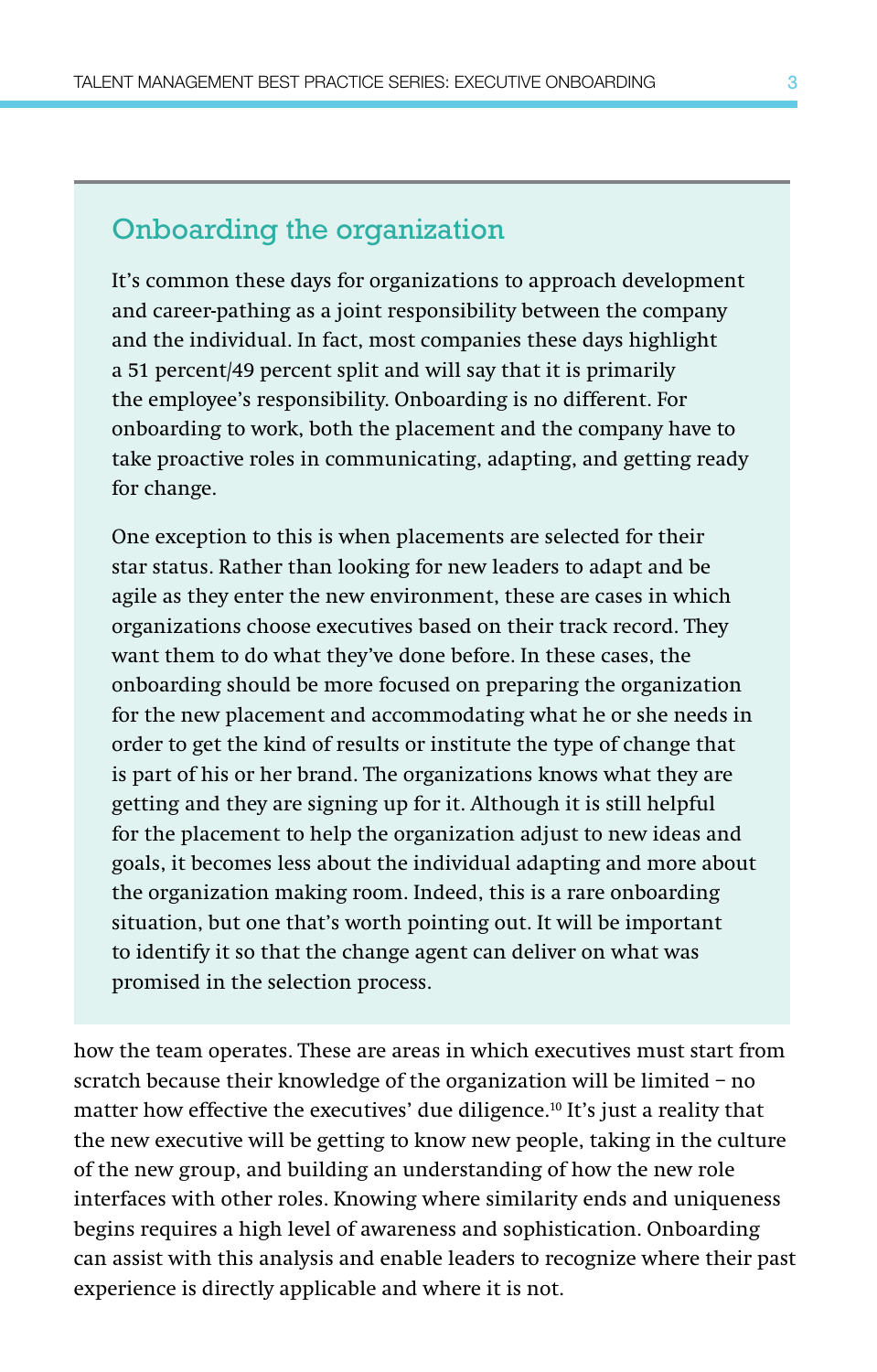### Korn/Ferry's best practices

Korn/Ferry recognizes that when a company selects a new executive, that company is also selecting a strategic direction. A candidate's strengths and experiences often indicate the direction he or she would take in the new role. For example, a candidate more rooted in general management might focus on shoring up the company's balance sheet, whereas a candidate who has a distinguished career in managing innovation might focus more on strategic vision.

Because executive placement is a complex, nuanced, and individualized process, it makes sense for the approach to executive transition to be customized to the situation. Onboarding at the executive level is not a one-size-fits-all approach. There is no recipe to follow, no step-by-step guide. Rather, it requires a deep assessment and understanding of both the organization and the new executive in order to build the most appropriate onboarding plan.

Korn/Ferry's research and experience suggest that there are several factors that should be considered and incorporated into the design of the onboarding process. These can help determine a new executive's success. These eight insights inform Korn/Ferry's thoughtful, strategic approach to the onboarding process. Each of these insights will be expanded upon for your consideration.

- **1. Managing first impressions** Transition can overwhelm and overload people. Keeping attention focused on what's most important helps build positive first impressions.
- **2. Navigating the transition paradox**  Career success brings confidence. But an executive who is overly confident may underestimate the novelty and complexity of challenges in a new role.
- **3. Optimizing the leadership moment** All eyes are on a new leader. There is a window of opportunity to seize when a leader commands that kind of attention.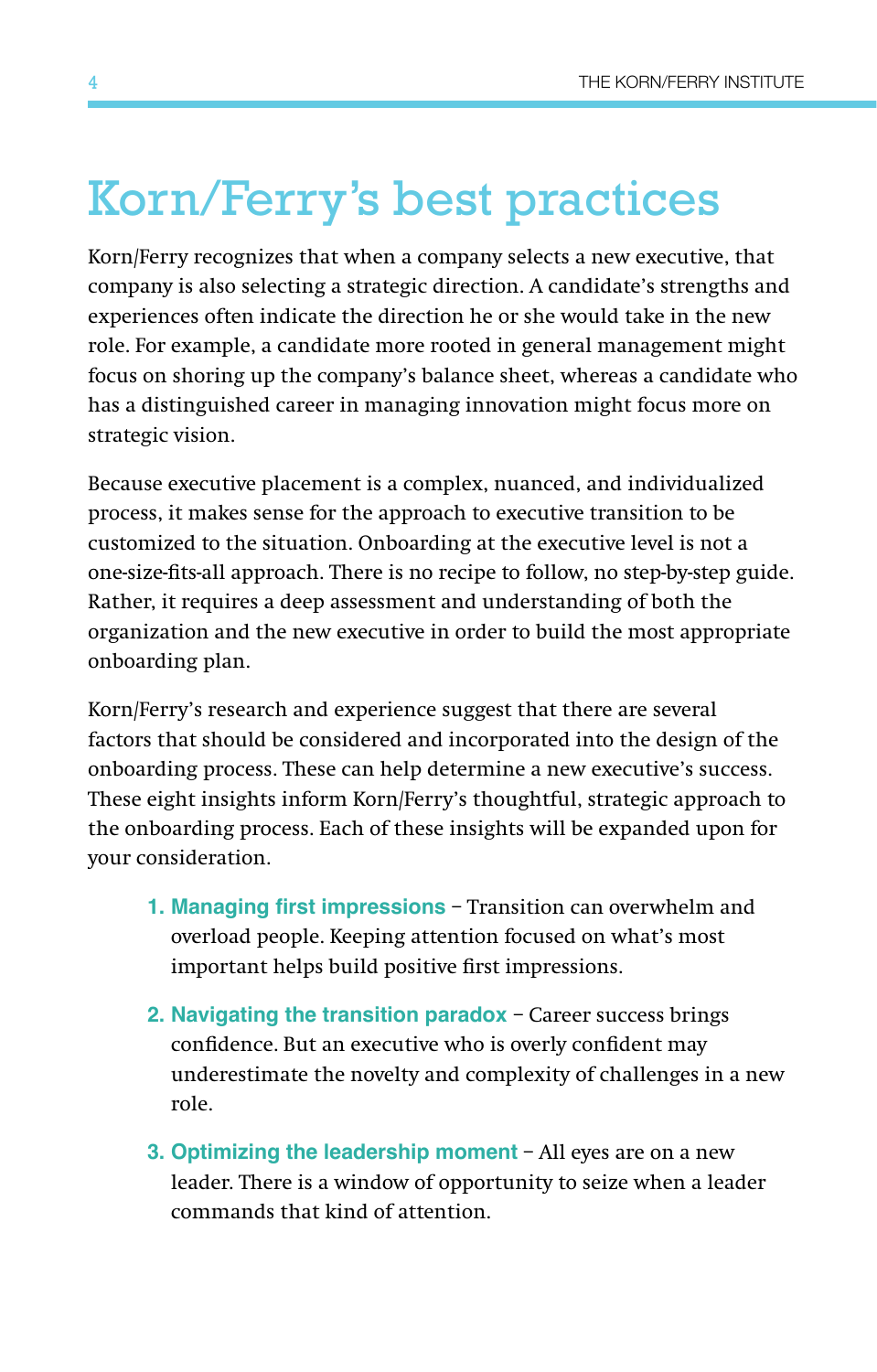- **4. Conducting a situational analysis** Set leaders up for success by bringing to light perceptions, assumptions, misalignment, and areas that require more attention and clarity.
- **5. Introducing change, with all due respect** It's much easier for a leader to orchestrate change when there is a healthy dose of respect for the organization.
- **6. Breaking the predecessor's mold** The imprint of predecessors lingers long after a leader moves into a new role. Leaders need to make the role their own.
- **7. Agile leader, agile organization** Handling the transition plan of a highly agile leader joining a less agile organization requires a very different approach from when agility levels are a match.
- **8. Maintaining a global perspective** What works here may or may not work over there. As in all things, it pays to keep a global mindset when planning for executive transitions.

## Managing first impressions

Almost one third of executives decide whether they are going to stay or leave their job within the first week. When onboarding a new executive or employee, there are two primary factors driving a smooth transition: the executive's first impressions of the company, and the company's first impressions of the executive. The situation could be perfect – great company, talented executive – but if the judgments made at first blush are negative ones, it can be difficult for either party to overcome. Cognitive psychologists like Daniel Kahneman have found that when people are on overload (experiencing a lot of novelty and change), they tend to rely more on intuition and heuristics (short cuts). Unfortunately, these backups to attentive, rational thinking are faulty and can result in poor judgment. In order to avoid leaving the executive or the company with the wrong impression, it is important to be purposeful and attentive in the onboarding process.

Experiencing cognitive overload and excessive workload is a reality that seems here to stay for most corporate executives. One key to success for the onboarding process will be protecting the time and space required to make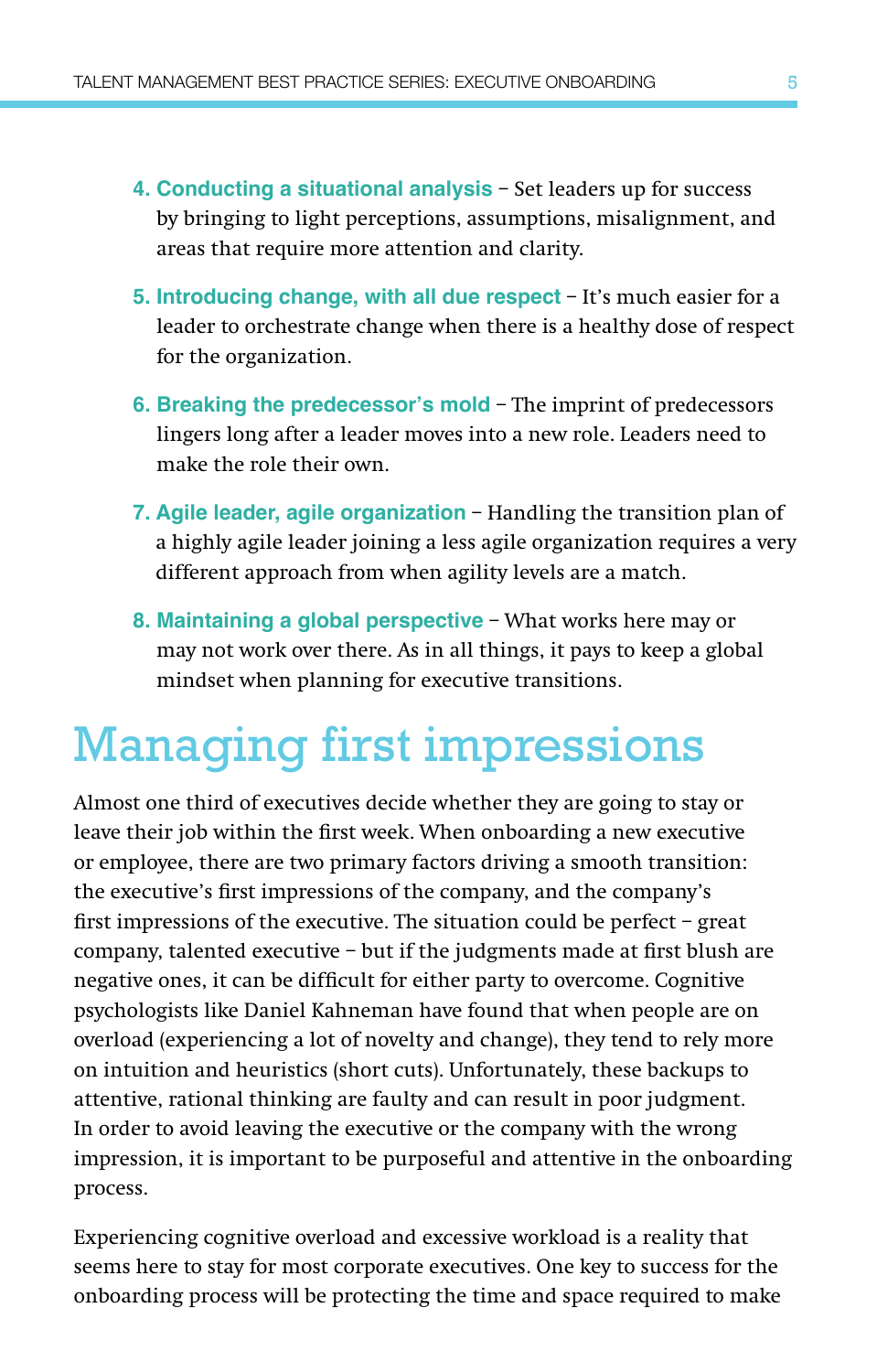purposeful, thoughtful introductions to people, strategy, and processes. In some cases executives are barraged with numerous large files in the weeks before they begin employment, expected to review and commit to memory strategies and operating procedures. Granted, there may be many things to cover on "Day Zero" (meaning before the executive begins the job) but companies should bear in mind that an avalanche of material without careful thought and context given to it can serve to overwhelm, inundate, and push the executive to get into the weeds too soon. Deliberate design of the onboarding process is essential to direct the executive's attention to the important things that will determine a meaningful, long-term contribution to the company.

The precise set of things to pay attention to will differ by situation, of course. Upon selection and placement of a candidate, it is strongly recommended that there be a situational analysis conducted to understand the specific environment and fit considerations that will maximize the mutual benefit for executive and company. Think about engaged couples. Even after affirming that the two people want to be with each other, couples often go through premarital counseling to do the work that will get their marriage off on the right foot. Having a robust onboarding program for someone is not an indication that your faith in him or her or your choice is faltering; it's an indication that making an investment in a strong foundation is worthwhile.

# Navigating the transition paradox

Early on in a talented manager's career, when the moves from role to role are happening quickly and with regularity, a good deal of attention is paid to making the transition smooth, effective, and without tension or derailment. The development leaps required are modest, but the respect for the complexity of transition is high. As these future executives successfully navigate transition after transition, confidence grows and a good deal of optimism surrounds executives as they enter each new role. As you might anticipate, this confidence diminishes the attention paid to transition. Just as the roles become exponentially more complex and the stakes for effective transition are higher than they've ever been, the executive's confidence in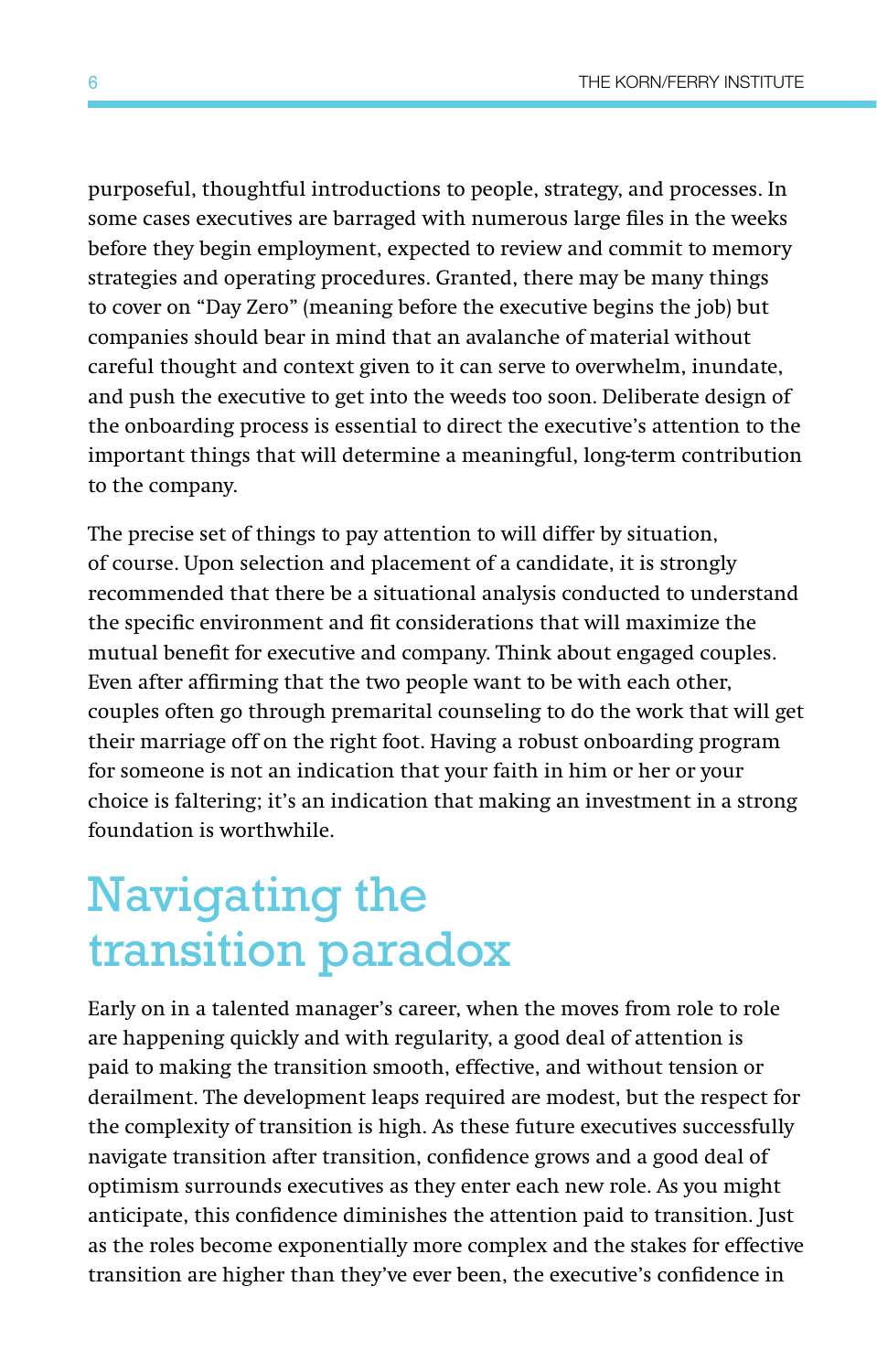his or her ability to navigate causes him or her to underestimate the gravity of the transition task ahead.

This is one of the biggest onboarding pitfalls we see. It is especially apparent before the transition has occurred. There is a lack of awareness that the role is an exponential shift, not a stepwise move. One consequence of overconfidence is that the executive underestimates the potential for problems. Without intervention, the executive goes into the new role making assumptions that this transition is going to be like every other transition. This assumption comes to a head most emphatically when corporate culture plays a big role.

When an executive is going into a new culture and underestimates the novelty of the situation, the potential for "organ rejection" goes up. The executive might go in with zero knowledge of how this culture welcomes people from the outside or whether the organization has ever successfully responded to a change agent. The executive may not know what the dynamics are on the team he or she is inheriting and whether people on the team advocated for someone other than you to get the job. Overconfidence results in a complete underestimation of the complex, tenuous nature of the situation.

A dose of humility can serve as an antidote, instilling in the executive's mind that this is a novel situation, one that may have complexities that deserve a more thoughtful approach. This can be framed to the executive as tension, complexity, and nuance that exist in the organization. For example, when an executive becomes aware that expectations for the role are different for different constituencies, it becomes an opportunity to ask questions and tread thoughtfully. Creating some tension and introducing some doubt into the mind of the executive triggers pause, inquiring, questioning, and reflection – all qualities of a curious, humble, willing learner. Qualities that will likely increase the attention that the new executive pays to the transition, thereby giving the critical onboarding phase the respect it requires.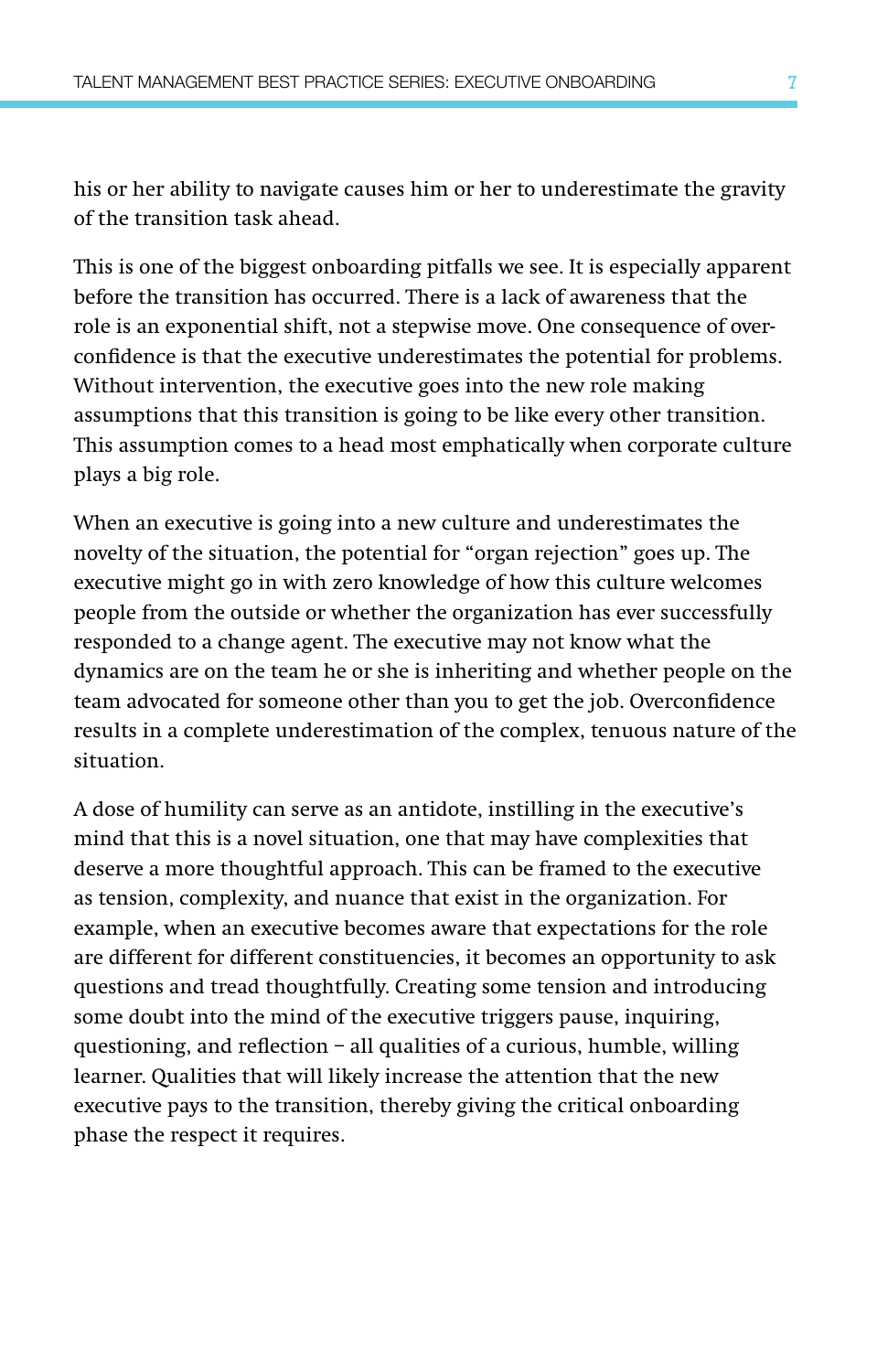## Optimizing the leadership moment

If you run an airline or a theater company, you are very familiar with the concept of perishable assets. When a flight takes off or the curtain goes up and you have not filled every seat, the opportunity to capture the return on those assets vanishes. Executives who are about to assume a new role hold in their hands a perishable asset too: the undivided attention of people. This may be the most frequently squandered asset of newly transitioned executives.

Few leadership challenges can be met without commanding the attention of the people the leader is trying to mobilize. Reaching employees, customers, shareholders, analysts, and board members to share a vision, to give a direction, or to inspire an action is the executive role that transcends

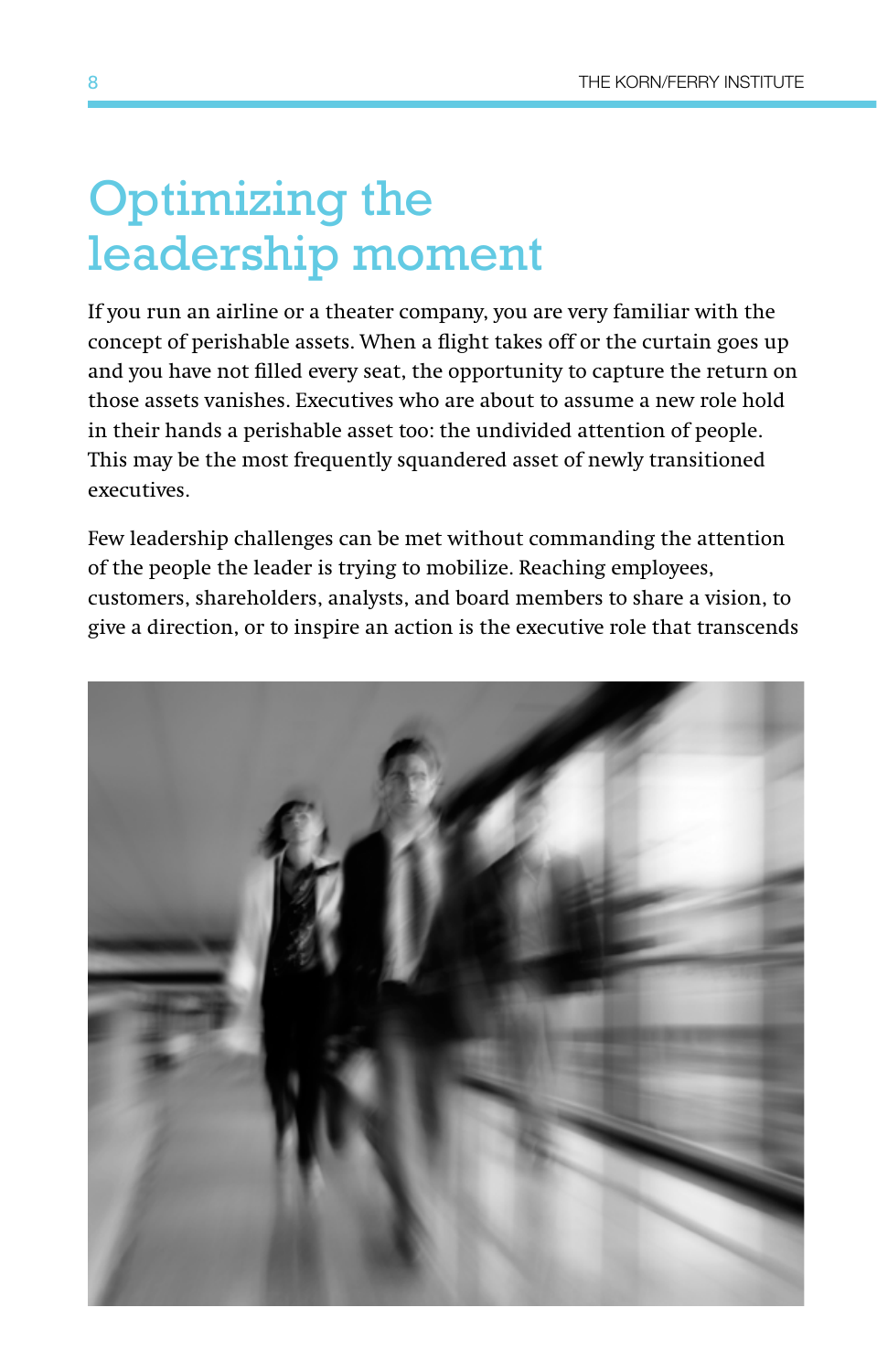#### Seized leadership moment

A newly named division president, knowing that an insular and internally focused culture was jeopardizing the growth of the business, used his "moment" to catalyze his externally focused strategy. For his first two weeks on the job, he spent every day visiting customers with his sales team and his vice presidents. No meet-and-greets at headquarters, no town hall events, no executive staff meetings. Just a very strategically focused message: our days of navel gazing are over. Of course, this is a message he could have talked about in his meet-and-greets, covered in a town hall PowerPoint presentation, or laid out with metrics and accountabilities for his executive team. But instead – with all eyes in the organization on him – he aligned his behavior with his message and left no doubt about where he would be leading the organization.

#### Squandered leadership moment

Moving from Chrysler to Wal-Mart as the new head of marketing and communications, Julie Roehm decided to take on the task of updating Wal-Mart's image. Among her first actions at Bentonville's subdued, gray corporate headquarters, Roehm painted her office chartreuse with chocolate brown trim. In the end, this was symbolic of the clash between Roehm's style and Wal-Mart's culture. Just ten months after her start date, she was let go.

This incident does not mean that Roehm was deficient in some way nor does it mean that Wal-Mart has a poor business strategy. It merely reflects a qualified, capable executive not realizing the message she would send or considering how that message would be interpreted. Every action a leader makes is an opportunity for people to find meaning. Since one of her first official acts was to repaint her office, that said something about her leadership, focus, and objectives to everyone around her. They saw her as flashy and insensitive to their culture. Maybe she went in with inspiring change as an objective, but the way she used her leadership moment was interpreted as thoughtless and it undercut the goals she wanted to accomplish.<sup>11</sup>

At the critical stage when a leader is onboarding, everyone is paying attention. Not because the new leader is particularly fascinating, but because people are trying to pick up clues about what their life will be like in the future. The new leader is possibly in a position to make decisions on how people's lives are going to change, so it's very personal.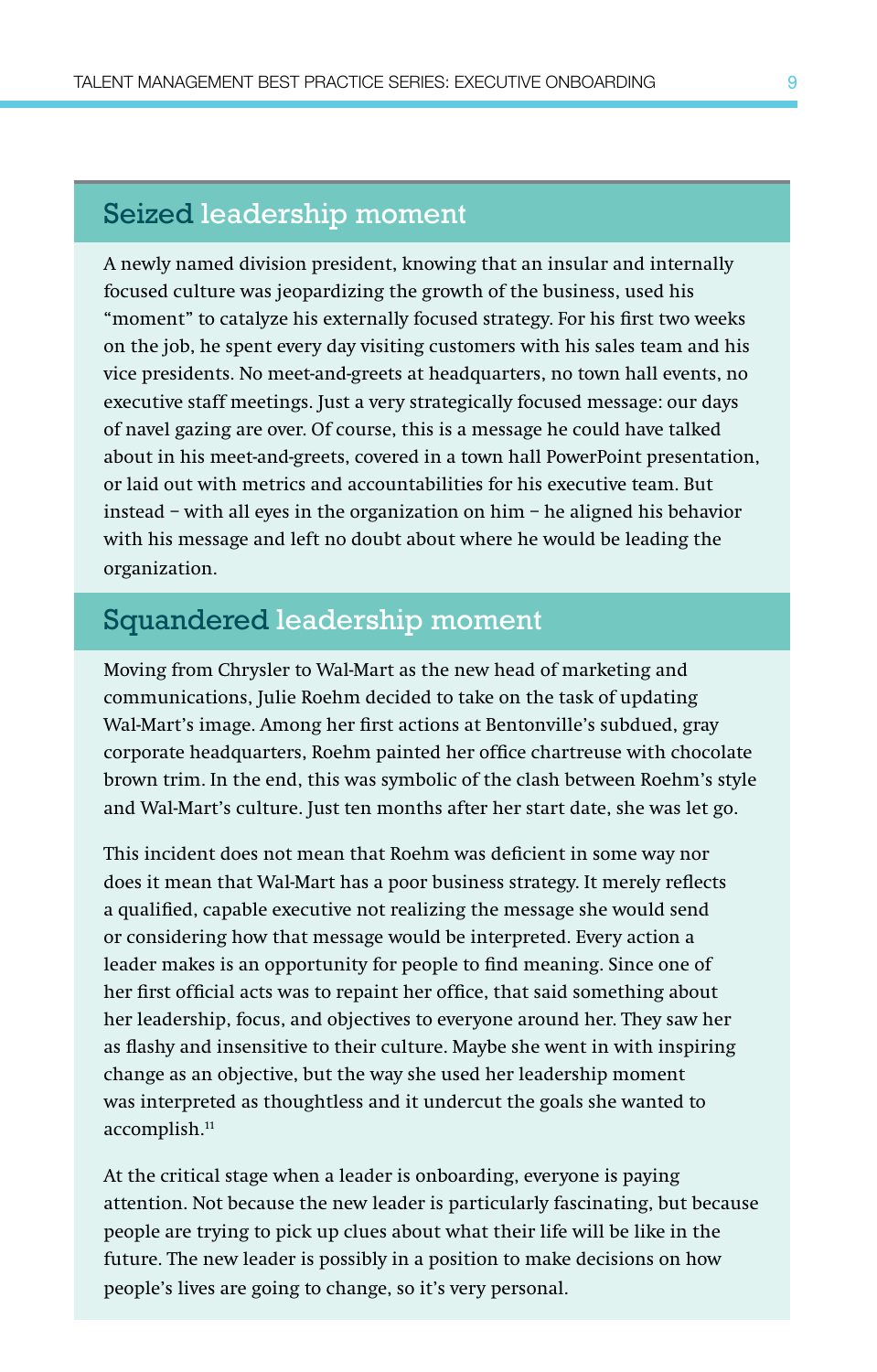all other roles. Connecting with these stakeholders is a challenge of monumental proportion.

But there is one time when commanding that attention is easier. When an executive assumes a new role, there is a moment when all eyes are on him or her. It is an opportunity for the new leader to set the stage for his or her vision and priorities. It is the time when that most precious and most fleeting of leadership assets – the undivided attention of people – is at its peak.

Leaders underestimate their impact on the people around them, and that is especially true when a new leader comes on the scene. The leader might think they will be given some time to get acclimated before people pay close attention and make judgments. Not true. In fact, in the first weeks and months of his or her tenure, the new leader's every move, every word, and every nuance receives the rapt attention of people looking for clues about what they can expect. A thoughtful and purposeful approach to onboarding and the onboarding action plan can assist leaders in making the most of this "leadership moment."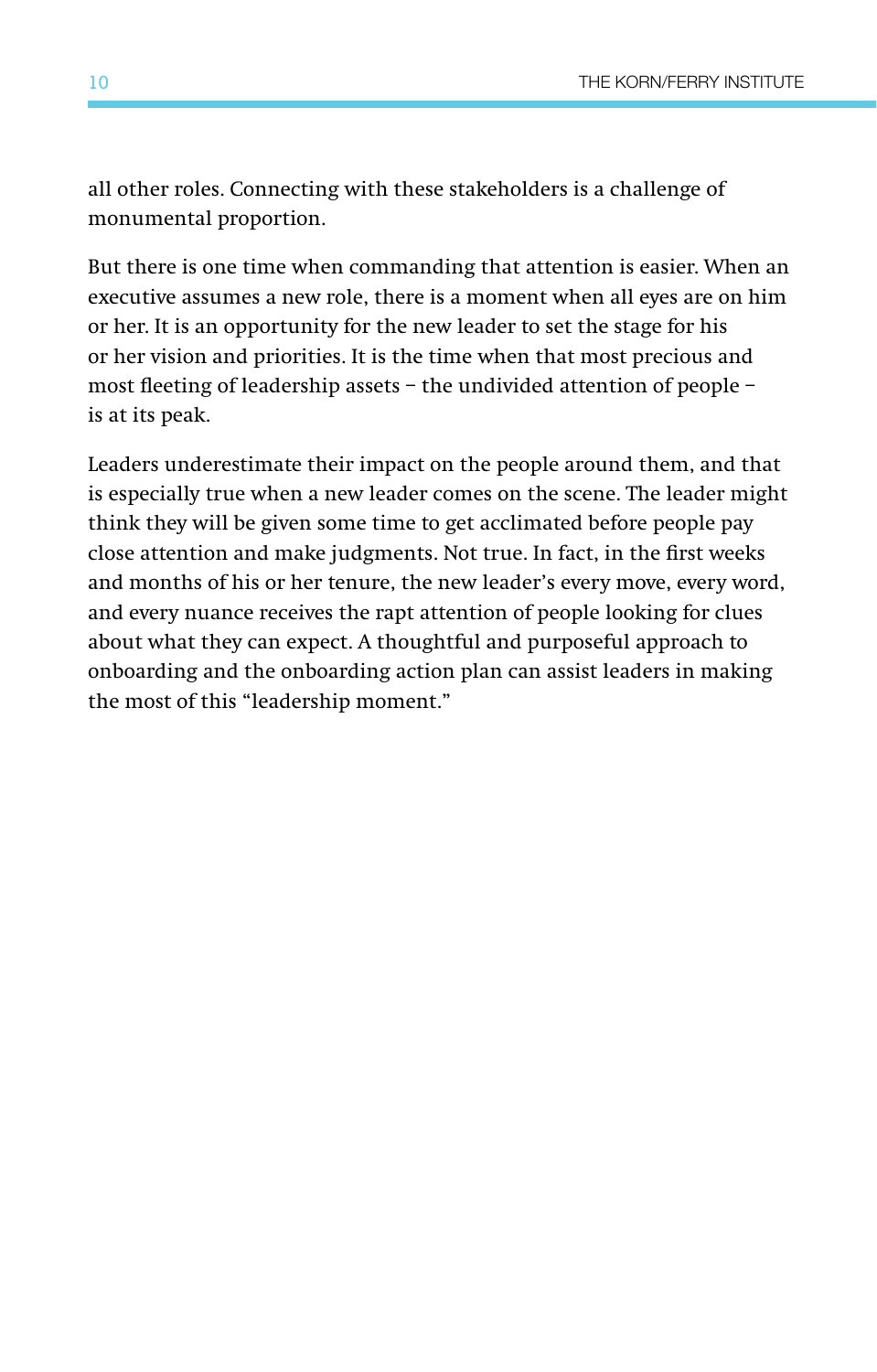# Conducting a situational analysis

Situational analysis is designed to facilitate open discussion about the context into which the newly hired or promoted executive is entering. The success of the situational analysis is based upon the assumption that when informed of the need, most leaders have the ability to moderate and adjust their preferred style as they enter an organization. The value the situational analysis adds is that it brings to light perceptions, assumptions, misalignment, and areas that require more attention and clarity. The conversation typically involves the new executive, the Korn/Ferry search partner, and consultant. Further conversations with the hiring manager, direct reports, key stakeholders, and HR may take place to round out the information gathered in the situational analysis.

Now that the interview process is over, all parties can dive into a deeper and realistic conversation about the expectations of the role. The goal is to discover information that can be useful to the newly placed executive as he or she comes into a new role.

When Korn/Ferry manages the search we gain a lot of knowledge about corporate dynamics that can be helpful to the new placement. For example, why the job was opened, what created that opportunity, and whether there is any drama associated with the position. We know the organization's expectations about what it wants this person in the new role to accomplish. We know whether there is agreement, and how much disagreement there is about those expectations. We know how much agreement there was about the placement among detractors and supporters. As a placement, you would want to know if you weren't the unanimous choice. Also, we know whether there were people inside the company who were vying for the job, which can be potentially problematic. It's rare to find an organization where there is complete agreement about what the person should focus on, and how quickly to drive change. All of this nuanced understanding of the situation can be useful context to the person coming in.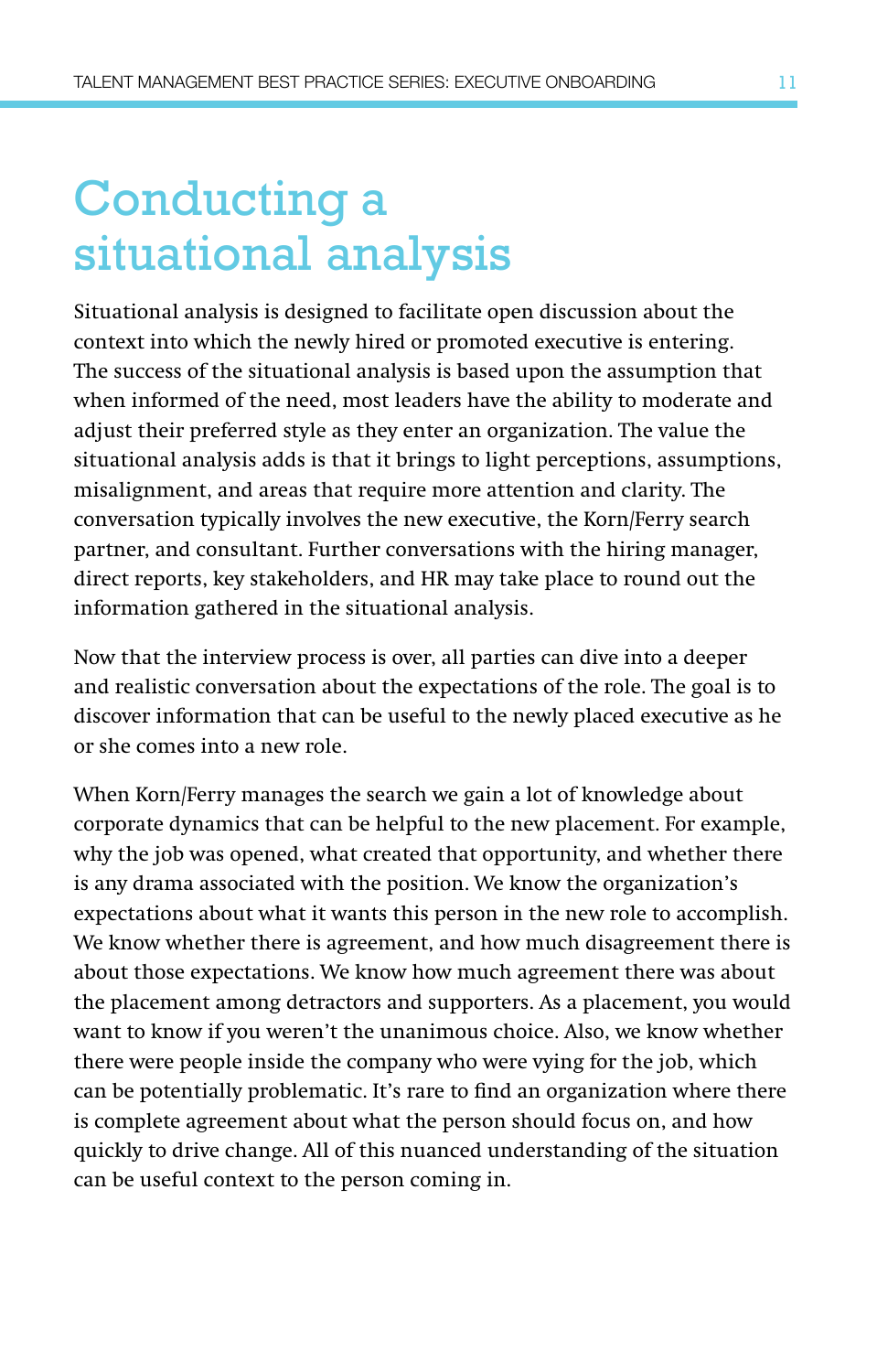The situational analysis involves an exploration of a few key topics:

- What are the organization's expectations of this role? How is the role defined?
- Do those expectations differ for different key stakeholders?
- Who are the most important stakeholders and teams to be cognizant of?
- What will be helpful to know about the new team? What impressions have been made from early assessments of the team?
- What is the organization's culture?
- What is the organization's history of orchestrating change? Has it successfully launched a change initiative? How does it respond to people who bring change?
- What are the insider/outsider dynamics in the organization?
- How do the new executive's leadership characteristics and style fit with what is mission critical for the role?
- Based on the contextual issues, what will be the individual drivers of success and what are the individual red flags that need to be managed or mitigated?

Based on the answers discovered through the in-depth dialogue, an onboarding plan is drafted and agreed upon. In many cases, as in the example here, the situational analysis conversation can uncover invaluable insights that alter the new executive's impressions and approach for the better. We often hear, "If I hadn't learned what I did in the course of that conversation, I would have needlessly struggled and possibly failed in my new job. But given the space to consider the context I was entering, I was able to adjust my goals and style to meet the need."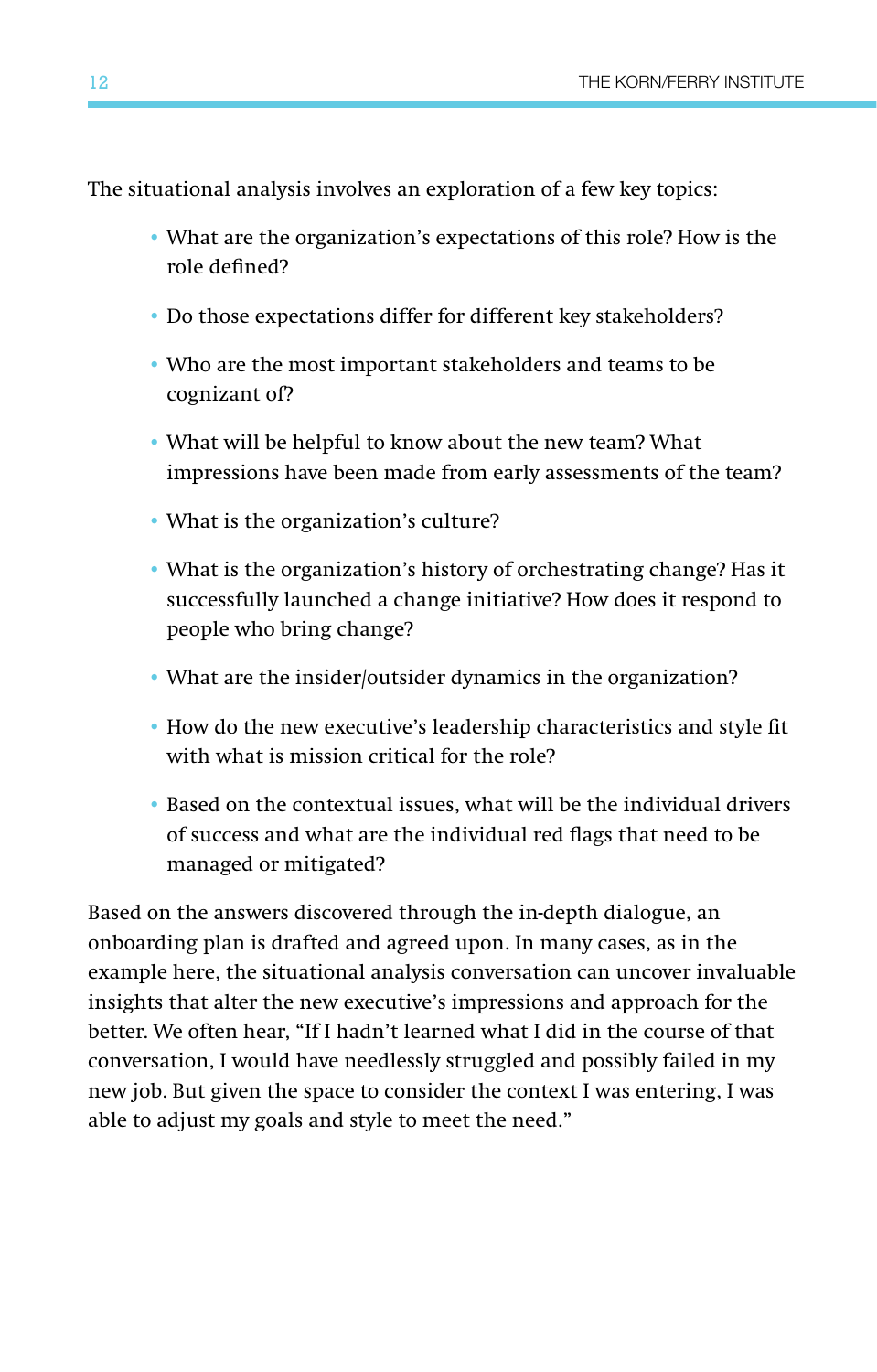#### Course correction before day 1

One company recently completed a search for a new Chief Human Resources Officer (CHRO). In the course of her interview with the CEO, one candidate correctly heard that the CEO wants a strong HR partner. The CHRO predecessor had not partnered as much as this CEO would have liked. The candidate took this knowledge into her other interviews and emphasized her willingness and commitment to partner with the CEO.

The situational analysis was conducted with the CEO, COO, and CHRO in the room. Korn/Ferry was facilitating and asking questions such as, "Who succeeds here and who doesn't succeed here? What works for people coming in to the organization?" At one point during the conversation, the CEO bluntly told the incoming CHRO, "One thing you should know – the rest of the senior team got the impression that you are here to serve me and not the team."

What began as a well-intentioned emphasis on partnership with the CEO was blown out of proportion when the CHRO's future peers felt that she had overemphasized the CHRO-CEO partnership in her conversations with them.

Without that meeting, she would never have known. Before she started the job, she could correct that by slightly changing her narrative when she talked with her new colleagues. It was a matter of nuance because the CEO did want a partner, unlike the previous CHRO. So, it was partially true, but by emphasizing it too much she had created the wrong idea with her peers.

Now when she had her initial one-on-ones with other team members, she could refine her message. She assured them that she could understand that different people had different expectations for the role. The CEO had his expectations and focused on his needs. But the CEO's needs didn't reflect the team's needs necessarily. Due to the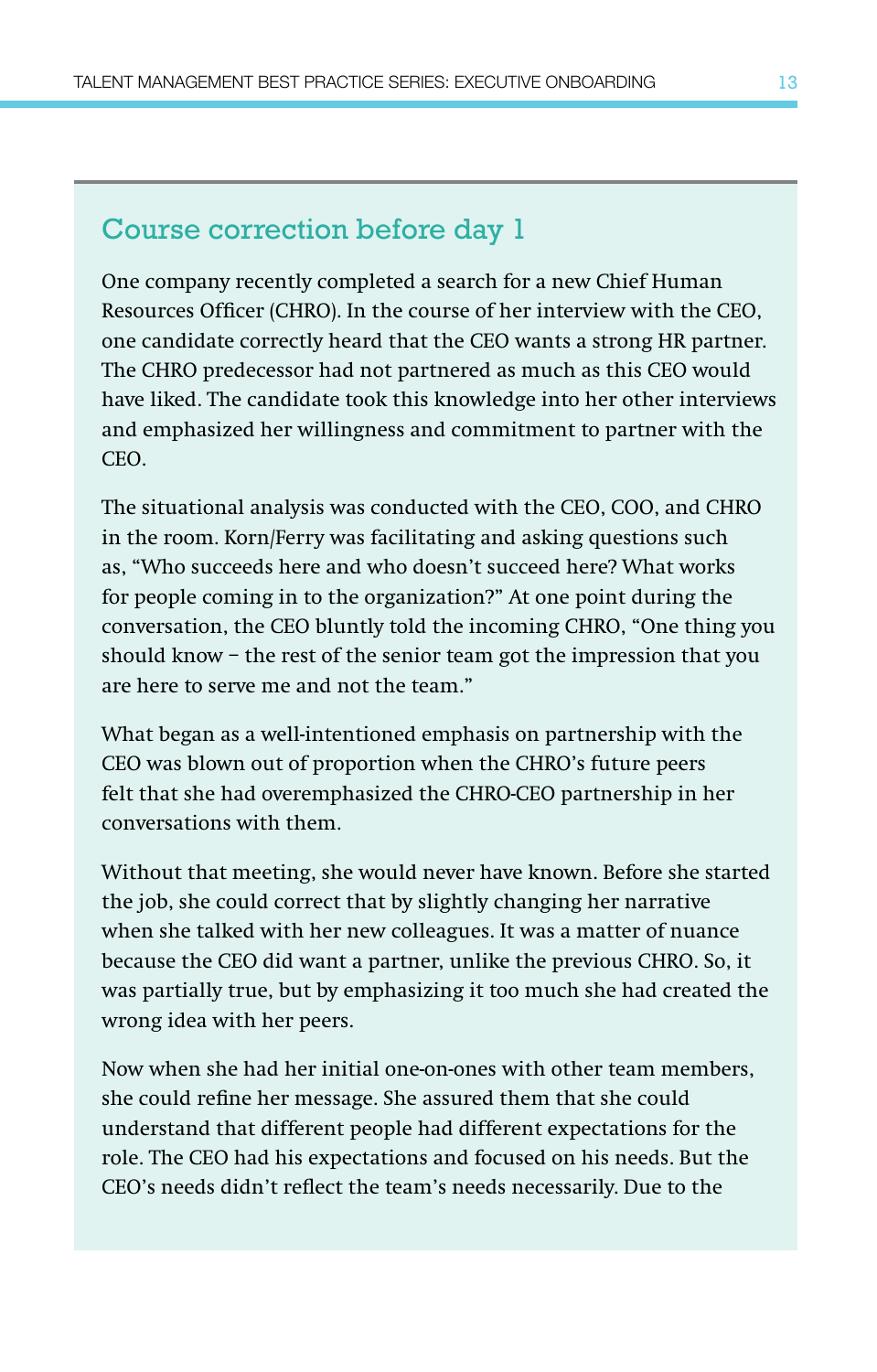insight gained in the situational analysis meeting, this incoming CHRO was able to strategically position her role and ask for input from others regarding what they needed from the CHRO.

For a placement, it's so easy to not know what impressions have been given in the course of the interview process. New executives don't start from zero on Day One. People already have a view of the new leader. Only through dialogue that helps to uncover the context can a placement discover whether the reputation he or she has is one that needs to be undone, altered, or augmented.

In this case, the group had an exceptionally good three-hour situational analysis. All the participants said "Wow, to have this wealth of information about the culture, who succeeds, and who doesn't is invaluable." They not only felt that it was worth their time, but they were grateful for the outcome.

### Introducing change, with all due respect

New executives coming in as change agents, or even those who just want to institute subtle modifications, need to find aspects of the organization that they genuinely respect. And any change they initiate needs to be founded on that respect. If people sense that an executive is coming in to orchestrate change before that executive has a clear understanding and appreciation for what the organization has accomplished to date, the chance of "organ rejection" goes sky high.

The important thing is that the respect be genuinely felt. If executives think they can go through the motions, curry the favor of the powers that be, and move along to champion change, they will not be successful.

Communicating that respect can come through words and actions. Whether it's taking time to listen to stories, attend a retirement party,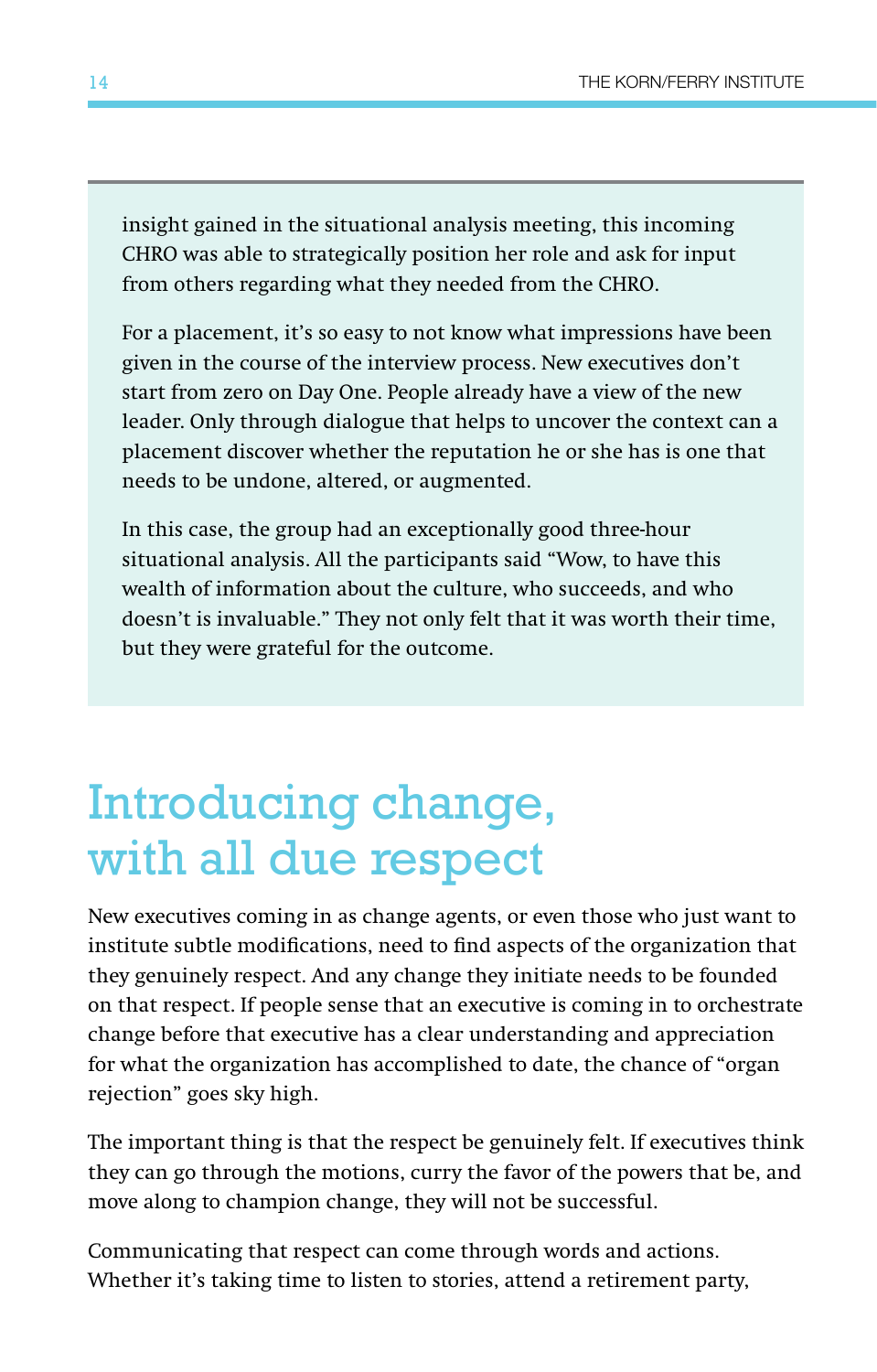peruse the company archives, or meet with the founders – or meet with the founders, executives can immerse themselves in the legacy of the organization. Stories in particular have a way of conveying the culture and values of an organization. Knowing how to interpret those stories and what they say about what's important to the organization, and what the organization is skilled at, can be clues as to what is a source of pride. Discovering unique qualities about an organization through its stories and history can help inform a new executive's actions and decisions.

Some organizations have extremely strong and traditional cultures. There are a lot of organizations in which offense can be taken if there is any implication that they are not doing it the right way. Even if new executives are sensitive to it, they are not sensitive enough, particularly if the executives are expressing judgment or the need for change within the first few weeks of joining the organization. The level of pride at some companies rivals the kind of national pride that can be observed in many countries. Most people would not dream of swooping into another country to change up key traditions, mannerisms, or customs without a level of understanding and appreciation for that culture. Same goes for corporate cultures.

#### Subtle disrespect

A new executive was brought into a very large but family-owned business before it was publicly held. This person liked to say, "at my old company we did it this way." This was a very polite culture, so people around the table were nodding and smiling but inside they were thinking, "if you say that one more time you are gone."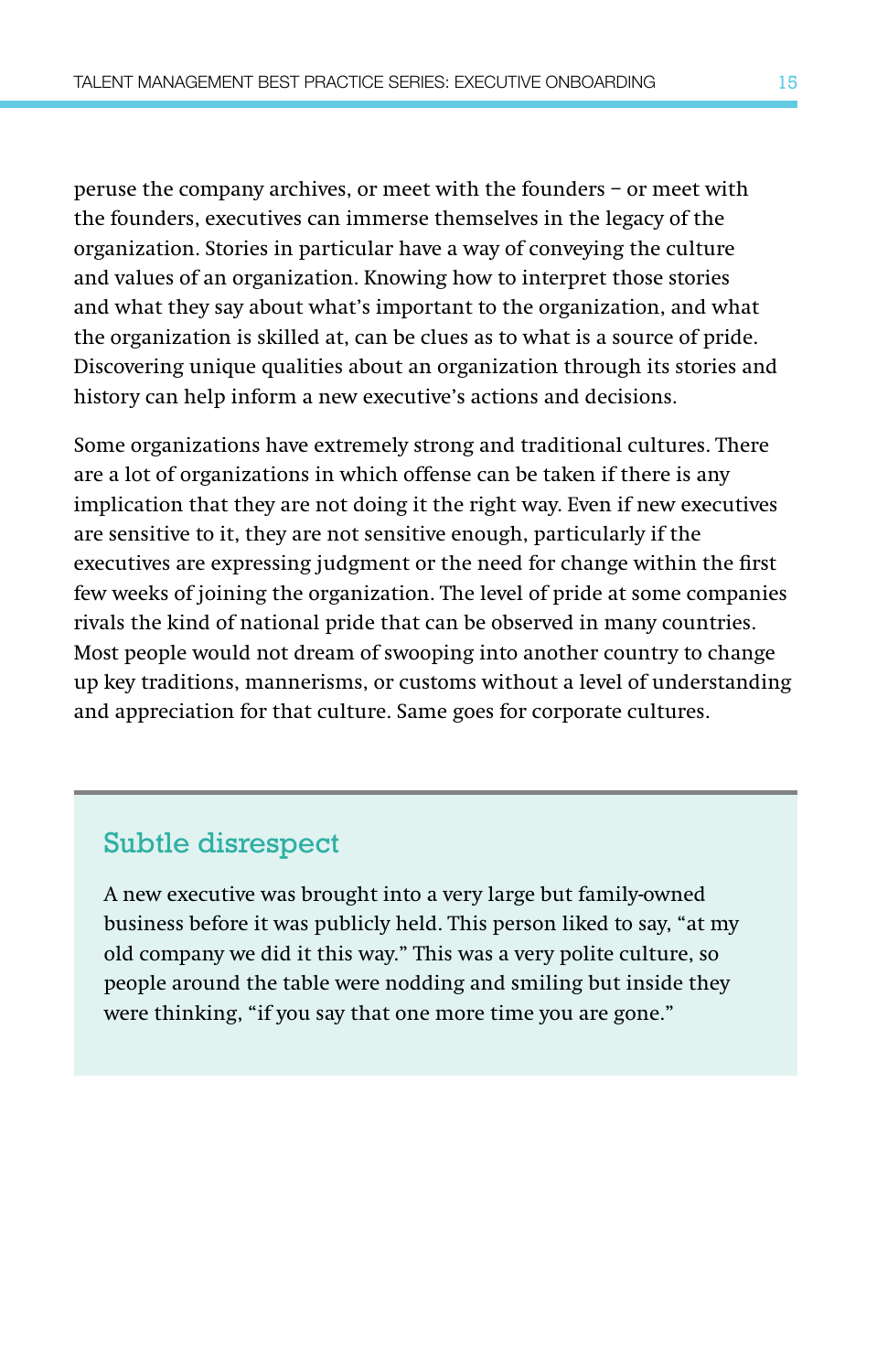### Breaking the predecessor's mold

When Princess Diana said to her interviewer, "There were three of us in this marriage, so it was a bit crowded," no one had to guess what she was experiencing. A similar sensation is reported to be part of many executive transitions – the presence of the predecessor lingers, crowding the new executive. The experience is often so subtle that few executives are able to articulate what is happening. But it is not their imagination. The role they've just assumed has been imprinted by those who sat in their chair before them.

Research has shown that the first person to hold a particular job in a new organization, or a long-term predecessor in an established organization, puts his or her imprimatur on the role so indelibly that it can determine the success or failure of those who follow. One study revealed that leaders tend to be more successful in new positions if they exhibit qualities seen in the executives who held the roles previously – even if their backgrounds were not typical for the role.12 In some organizations, the imprint on the role created by the first incumbent impacted the success of not just one but several generations of successors.

It is not difficult to see how this happens. Incumbents create the role around themselves. Not only is the job defined by them, but the jobs that are structured around them are built to fit. When the incumbent moves out of the role and a replacement is named who brings a different set of qualities to the job, the fit with the role is often poor. Filling the role will be awkward and will likely lead to early departure. Creating the role to fit the replacement is the only successful path.

A strategic onboarding effort can help new executives handle the lingering imprint. It can help them learn as much as possible about predecessors. What were their priorities? How did the organization accommodate their strengths and weaknesses? What clues can you get from reviewing old organizational charts, titles, roles, and reporting relationships?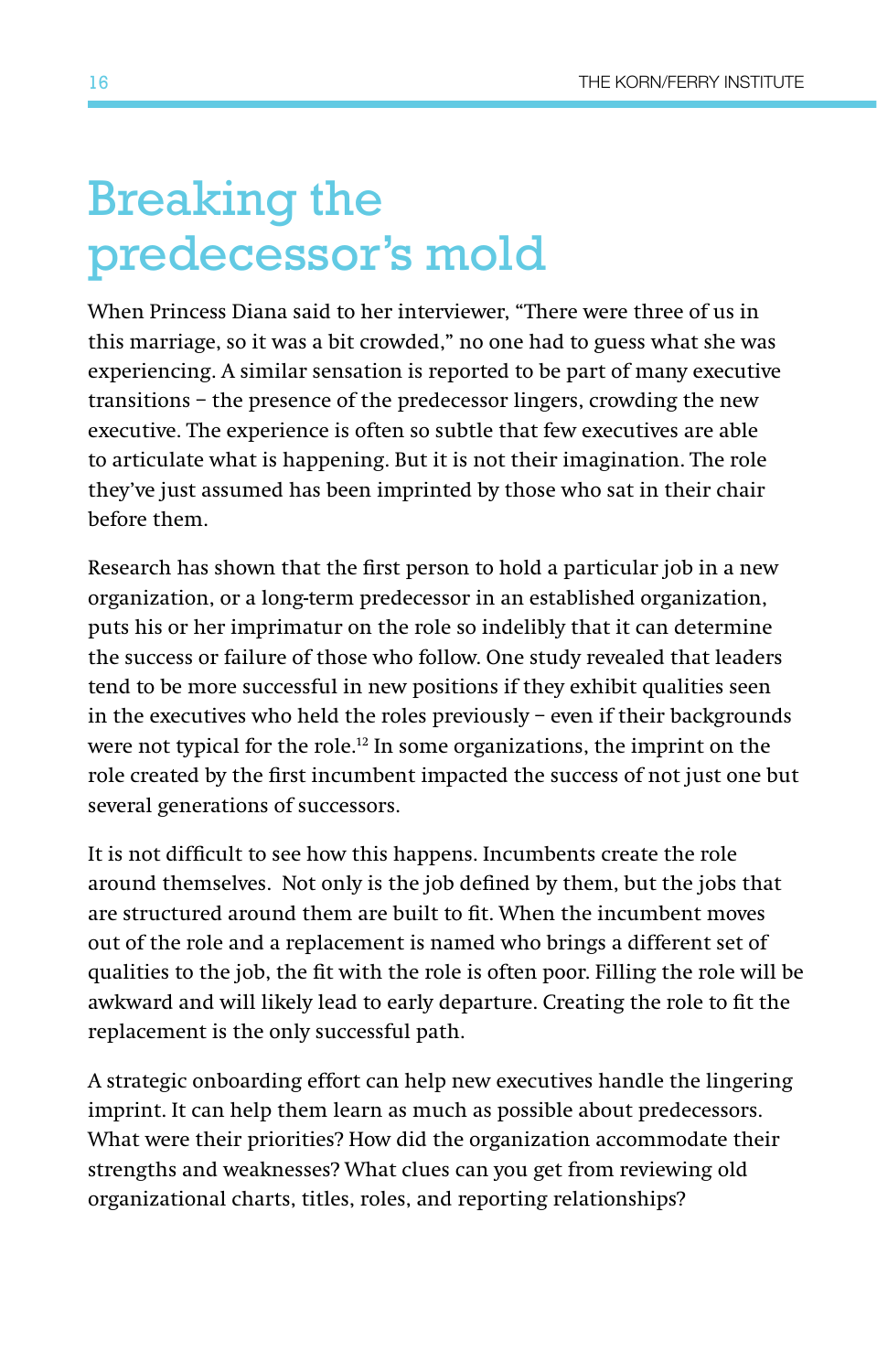An onboarding plan can help the new executive thoughtfully strategize how to meet the organization where it is in order to move it forward. What leadership qualities will need to be called upon to advance new strategic priorities? Who is a good source of feedback for the new executive so that he or she can maintain some perspective and awareness of how things are working?

One key objective in the onboarding plan can include finding new intersection points between the new executive's role and the team's role. Each team member's responsibilities and skill set complemented the predecessor in a particular way. How can the new executive re-engage each team member to maximize his or her contribution?

Like it or not, a new executive's success or failure in a role can be partially determined by the imprint left by the predecessor. The most indelible marks are left by first-timers who hold a job in a new organization or long-term predecessors. These leaders custom fit the role to their unique strengths, weaknesses, and preferences. Their imprint on the job will not only impact the new executive but also several generations of successors.

Positions are shaped by the people who hold them. For new executives to leave their own legacy, they will need to break free from the mold and make the role their own.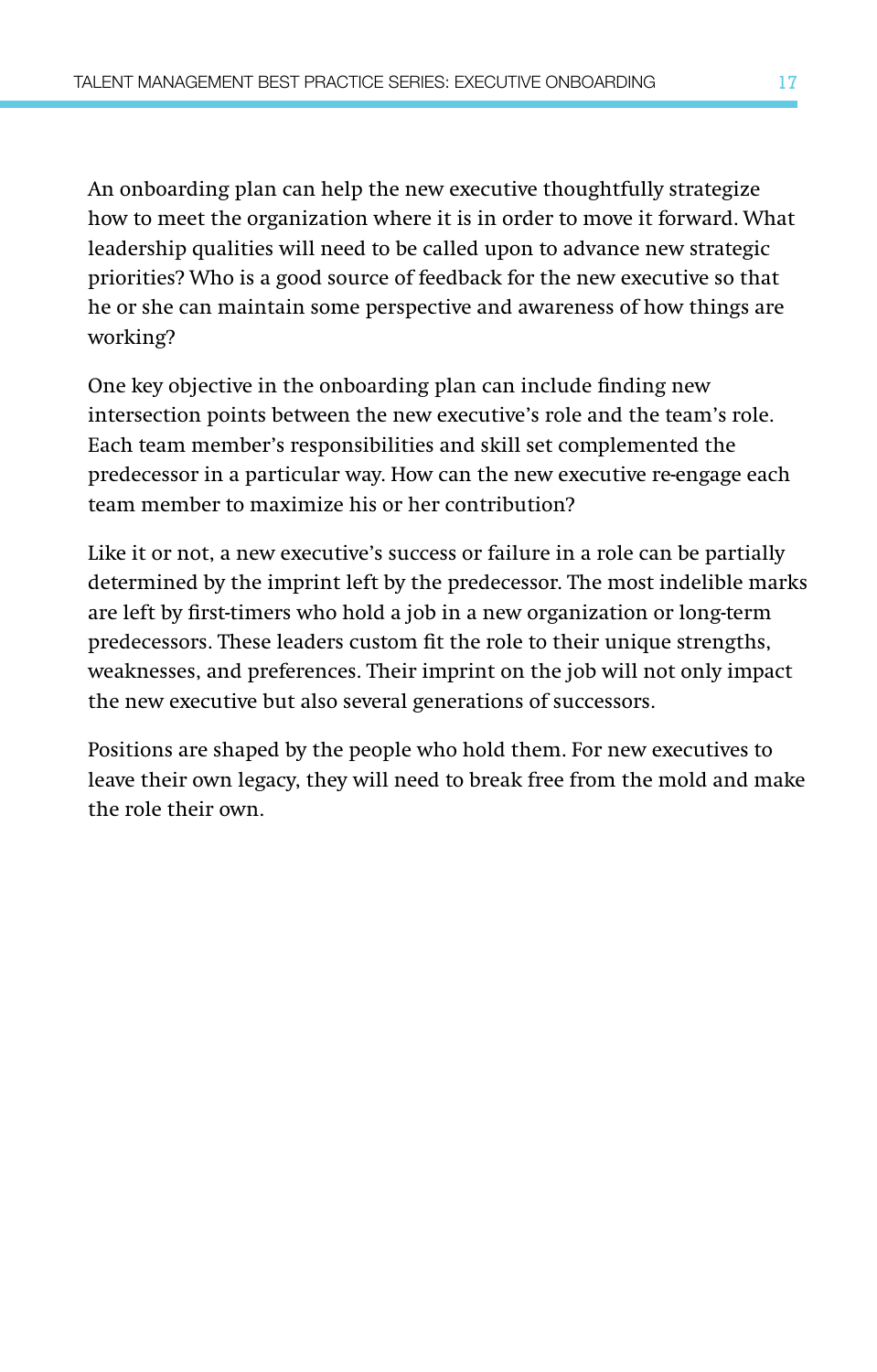## Agile leader, agile organization

The level of learning agility varies from executive to executive. Highly learning agile executives perform exceptionally well when they encounter challenging, ambiguous, and novel situations. These leaders are adaptable and flex with the culture or strategy of the organizations. They make fresh connections. They like to experiment with new approaches. They were chosen for their ability to draw upon their broad experience and lead in uncharted territory. On the other hand, some executives come with a specialized skill set and an approach that has worked for them elsewhere that they plan to apply again. They were chosen for their deep expertise and their proven track record delivering results in comparable situations.

Similarly, companies can possess a lower or higher amount of agility in terms of the capacity of the organization to embrace change and ambiguity. One can imagine that the transition into a new role will look different for a highly agile leader joining a less agile organization. Or for a less agile leader joining a highly agile organization. Given that, how should their transition support be different? Each resulting scenario begs for its own transition focus and a different approach to executive onboarding. Four scenarios emerge as we examine these questions.

|                           | Low agility organization                                                                                                                                                            | High agility organization                                                                                                         |
|---------------------------|-------------------------------------------------------------------------------------------------------------------------------------------------------------------------------------|-----------------------------------------------------------------------------------------------------------------------------------|
| High agility<br>executive | Transition work focuses on building a<br>new executive's understanding of the<br>organization and self-awareness in the<br>context of the organization culture and<br>stakeholders. | Transition work focuses on possibilities,<br>direction, vision with new executive and<br>team, carefully selecting priorities.    |
| Low agility<br>executive  | Transition work focuses on knowledge<br>transfer to equip a new executive with<br>as much organizational history as<br>possible.                                                    | Transition work focuses on preparing<br>the organization for culture change in<br>light of a new executive's leadership<br>style. |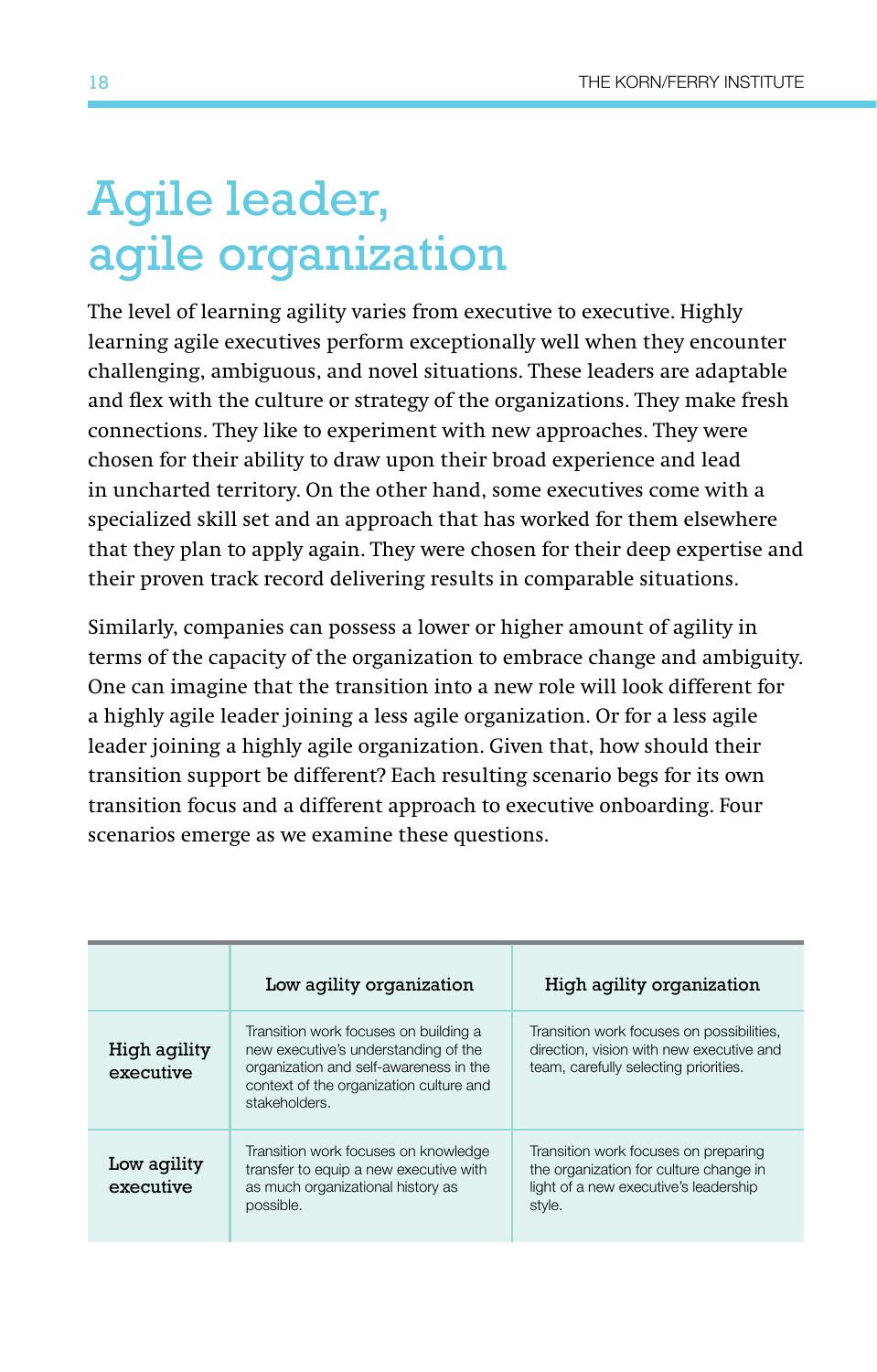#### **1. Highly agile executive joins a low agility organization**

We work with many highly agile executives who are curious, able to deal with complexities and ambiguities, self-aware and resilient, and able to inspire others to get results in the most difficult circumstances. They often are brought into established organizations that have not demonstrated the ability to flex and change quickly.

When the executives are more adaptable than the organizations, the executives benefit most from a full briefing on every aspect of the organizations and cultures and how their preferred leadership style is likely to play out. Wherever their style will work against them in the culture, those aspects of their leadership are highlighted for modification – anticipating that these points of tension will be the probable source of derailment. When executives have agility, it is more likely that they can, with support, adapt the most important aspects of their leadership style to the needs of the organization. For example, a highly action-oriented executive will need to carefully calibrate the amount and pace of early change given how much the organization can absorb.

#### **2. Low agility executive joins a highly agile organization**

Executives who have been highly successful over the course of their career are often quite established in their leadership style. They are confident about what works, they have seen it all, and they come into a new role with a tremendous amount of optimism about their ability to be successful. They are prepared to bring what they are good at to the new role. When that role is in a fast-changing, new, or reconfigured setting, you have an agile organization welcoming a relatively established executive.

When the organization is more adaptable than the executive, the approach shifts toward preparing the organization for the new executive's leadership style. Although it is still appropriate to brief the executive, it is done with full recognition that the leader's style will not likely change in significant ways. Rather, with a highly agile organization, the adaptability lever is with the people, culture, processes, and practices of the organization. For example, the organization will need to be primed for the kind of change that the executive is known to deliver.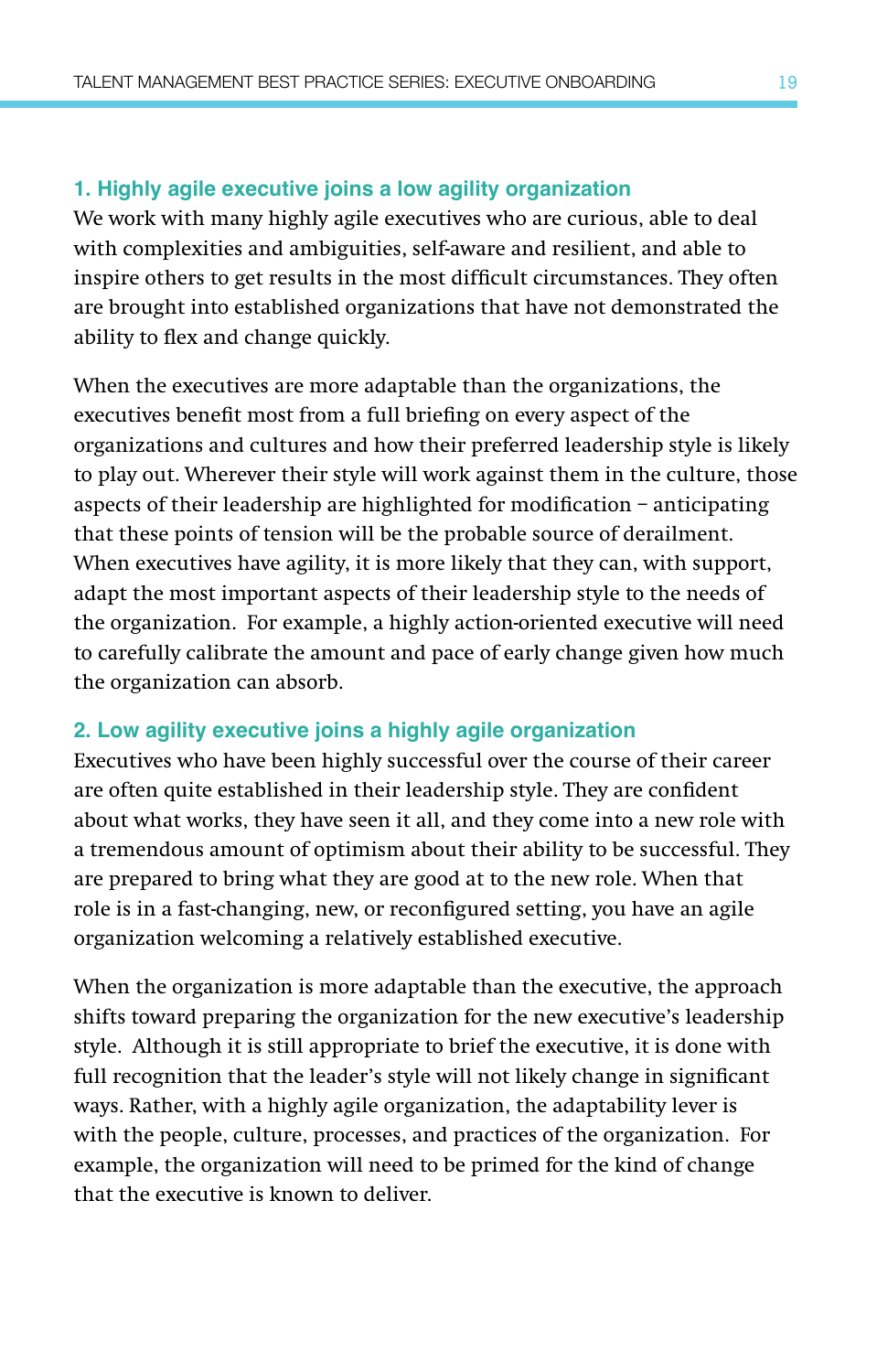#### **3. Low agility executive joins a low agility organization**

When an executive with low agility joins a stable organization, the adaptability options are restricted. While there is always benefit in making each side of this equation aware of what it is they are likely to experience with the other, transition support is done without expectation that it will result in malleability. Rather, the focus is on knowledge transfer. Sharing history, experience, practices, preferences, and stories that reveal what's important to the executive and organization will provide the best opportunity for a meeting of the minds in this arranged marriage. The relationship may not begin with a great deal of passion, but it can be a fruitful relationship developed over time. For example, the new executive needs to demonstrate genuine respect for the organization's history in setting direction so that the amount and pace of change are not likely to create tension.

#### **4. Highly agile executive joins a highly agile organization**

Placing a highly agile executive in a highly agile organization opens up possibilities. With neither the executive's style nor the organization's culture restricting possibilities, the challenge becomes identifying priorities that will focus the attention of the organization and its energy for moving forward. When both the organization and new executive enter the relationship eager for fast-paced change, the challenge will be establishing a sustainable agenda.

Depending on which scenario most closely describes a given situation, onboarding priorities need to be set in a way that will make it easiest to accelerate the executive's contribution.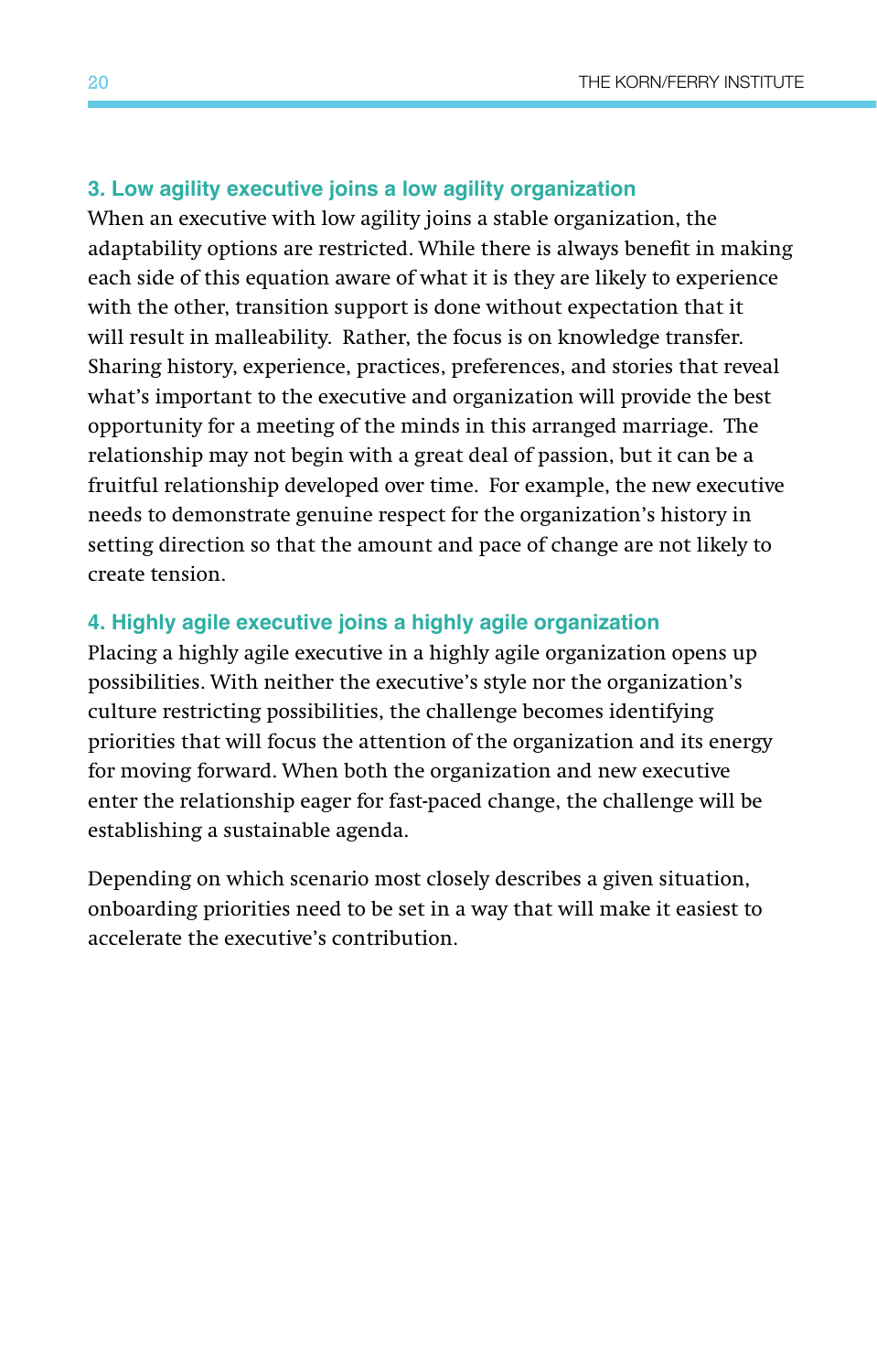# Maintaining a global perspective

Given everything discussed so far, executive transition can vary greatly in different regions of the world, different cultures, and different markets. Consider how business is conducted in frontier markets versus emerging markets versus developed markets. Managing executive transition in frontier markets may require even more tolerance for ambiguity, even more willingness to operate in a flexible manner.

Different cultures or regions may have practices that work well and should be incorporated into an organization's approach to onboarding and managing executive transition. For example, in India many companies bring new hires on in cohorts. These cohorts often take on a class identity (e.g., class of 2012). The cohesion fostered by this collective identity can serve to build loyalty, create a strong corporate culture, and enhance the employee value proposition. Regional onboarding practices also include the trend in Asia to assign board members as mentors for executives very early on in the onboarding process. Learning from these practices and applying them to executive transition efforts around the world will benefit leaders taking on new and challenging assignments.

Leave assumptions behind and ask questions of local global offices. Often, when presuppositions about what works are set aside, there can be surprising cross-pollination of ideas. Regional, cultural, and market differences can provide fodder to enhance onboarding and executive transition practices at home and abroad.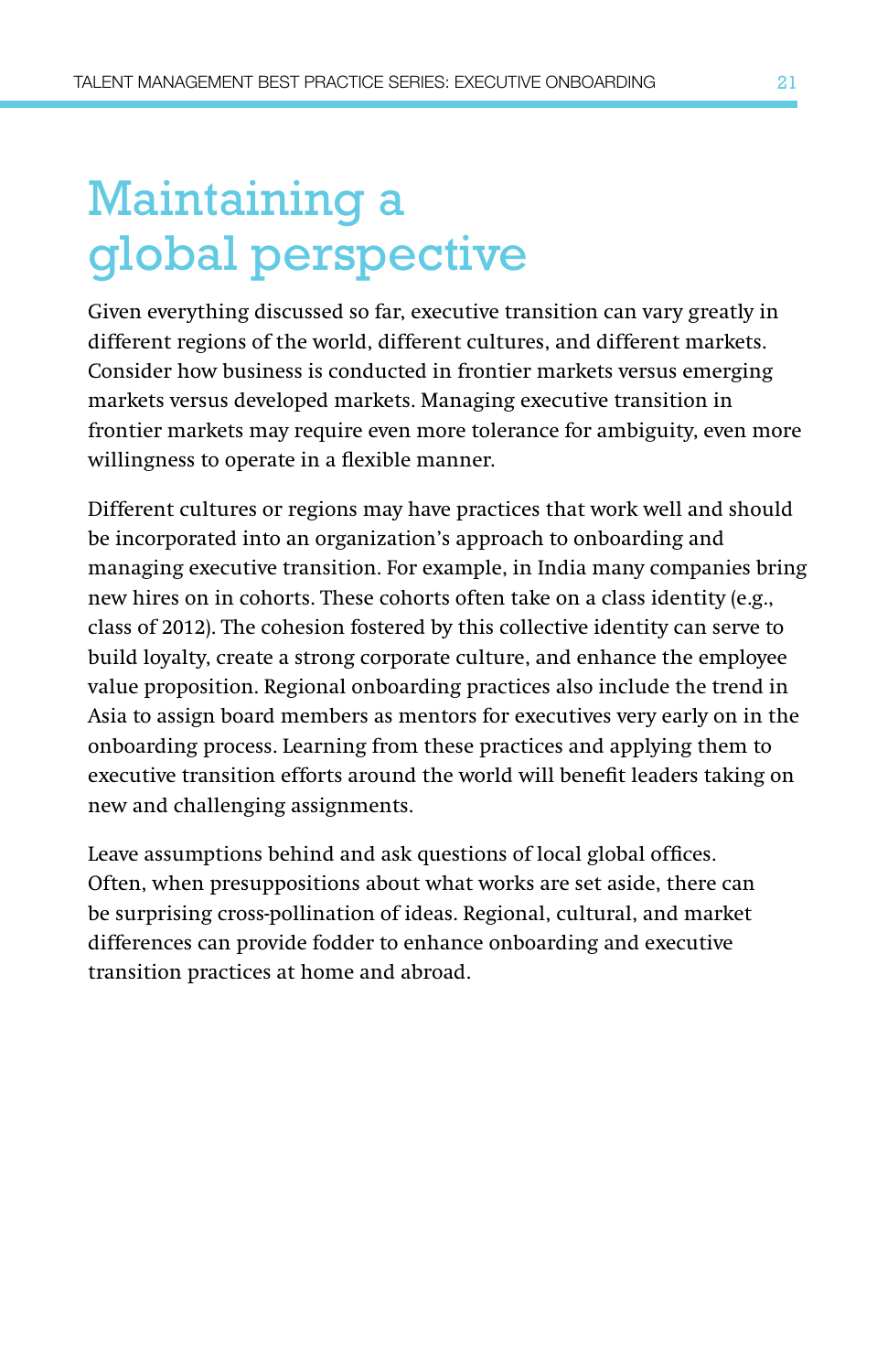### Conclusion

When leaders take on new roles, it's an exciting time of transition for both the executives and the new organizations. It is also a time when there is a unique opportunity to establish positive impressions, demonstrate a new focus or agenda, introduce change, and break with old ways of doing things. Korn/Ferry's approach to executive transition focuses on maximizing this unique opportunity by accelerating an executive's contribution in the new role and by minimizing any possibilities of misunderstandings or obstacles that could potentially lead to derailment.

Korn/Ferry is in the business of identifying talented leaders and matching them to roles and organizations. But the value Korn/Ferry brings does not end once a candidate is placed. The best practices here highlight the wisdom and insight honed by Korn/Ferry thought leaders over many thousands of experiences with executive placement and transition. We know that no two executive transition are alike. Given the complexities of each role, the uniqueness of each circumstance, and the stakes involved, each newly placed executive warrants a thoughtful, consultative approach to ensure a successful transition.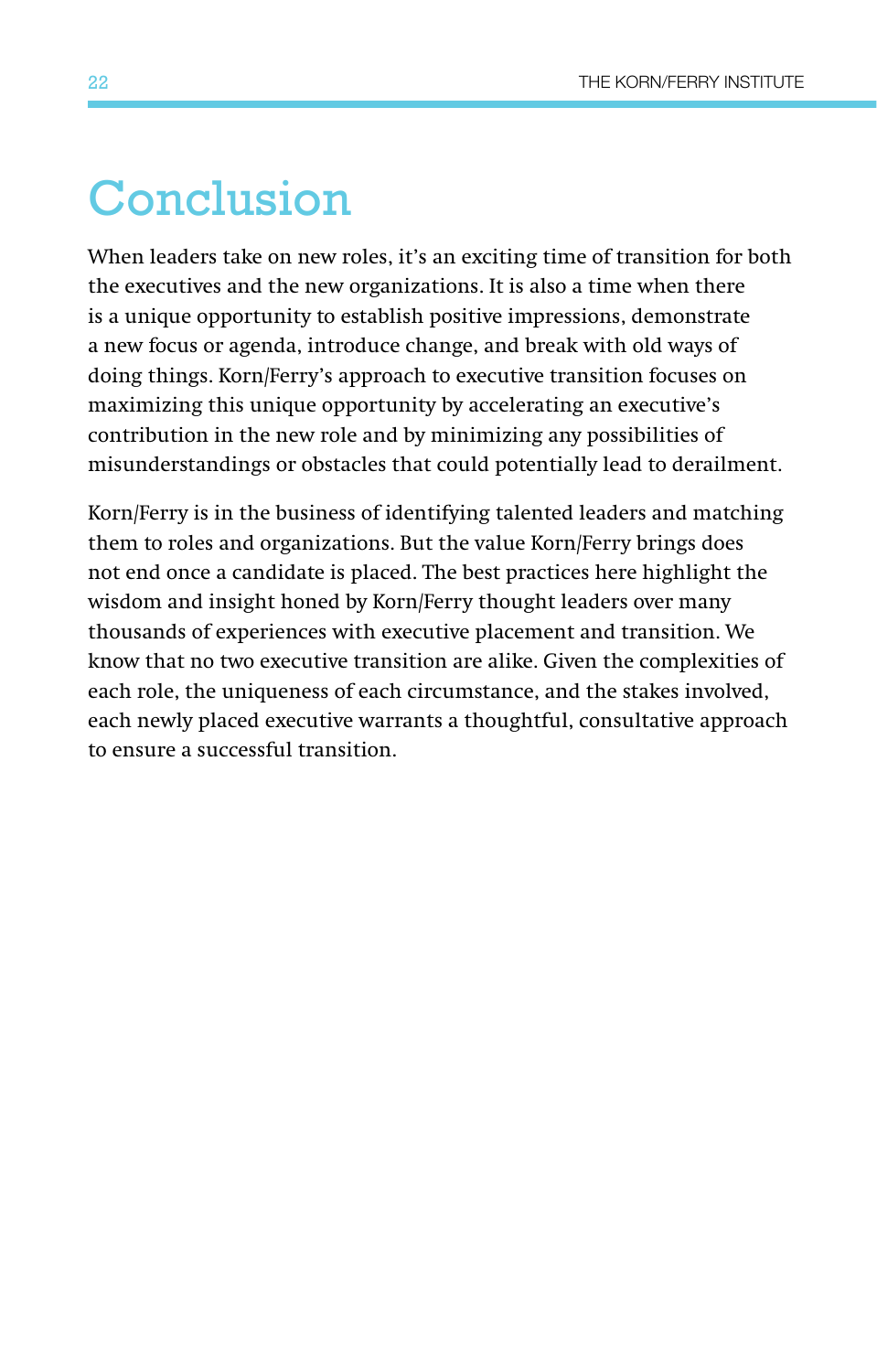#### **Notes**

1. Bradt, G., Check, J.A., & Pedraza, J. (2006). "The new leader's 100-day action plan." Hoboken, NJ: John Wiley & Sons, Inc.

2. Bossert, R. (2004). "Transition coaching accelerates leadership success." Retrieved online from Chief Learning Officer on (DATE FOUND) at http://www.arclead.com/files/News/ Transcoaching%201.pdf

3. McCool, J.D. (2008). "On-boarding: Crucial feedback for executive hires." Businessweek online, 12/3/2008.

4. Bauer, T.N. & Erdogan, B. (2011). "Organizational socialization: The effective onboarding of new employees." In Zedeck, S. (Ed.), *APA Handbook of Industrial and Organizational Psychology* (pp. 51-64). Washington, DC: American Psychological Association.

5. Rigby-Hall, R. (2010). "Planning ahead: The critical success factor, People & Strategy." 33 (2): 9-12.

6. Dai, G., De Meuse, K., Gaeddert, D. (2011) "Onboarding externally hired executives: Avoiding derailment –accelerating contribution." *Journal of Management and Organization.* 17 (2): 165-178.

7. Harrison, S.H., Sluss, D.M., & Ashforth, B.E. (2011). "Curiosity adapted the cat: The role of trait curiosity in newcomer adaptation." *Journal of Applied Psychology,* 96 (1): 211-220.

8. Lavigna, B. (2009). "Getting onboard, Government Finance Review." 25 (3): 65-70.

9. Ciampa, D. & Watkins, M. (1999, Nov-Dec). "The successor's dilemma." *Harvard Business Review,* 77 (6): 161-168.

10. Groysberg, B., McLean, A.N., & Nohria, N. (2006, May). "Are leaders portable?" *Harvard Business Review,* 84 (5): 92-100.

11. *Businessweek*. (2007, February 12). "My Year at Wal-Mart." Retrieved on August 1, 2012 from http://www.businessweek.com/magazine/content/07\_07/b4021076.htm

12. Burton, M.D. & Beckman, C. (2007). "Leaving a legacy: Role imprints and successor turnover in young firms." *American Sociological Review, 72,* 239-266.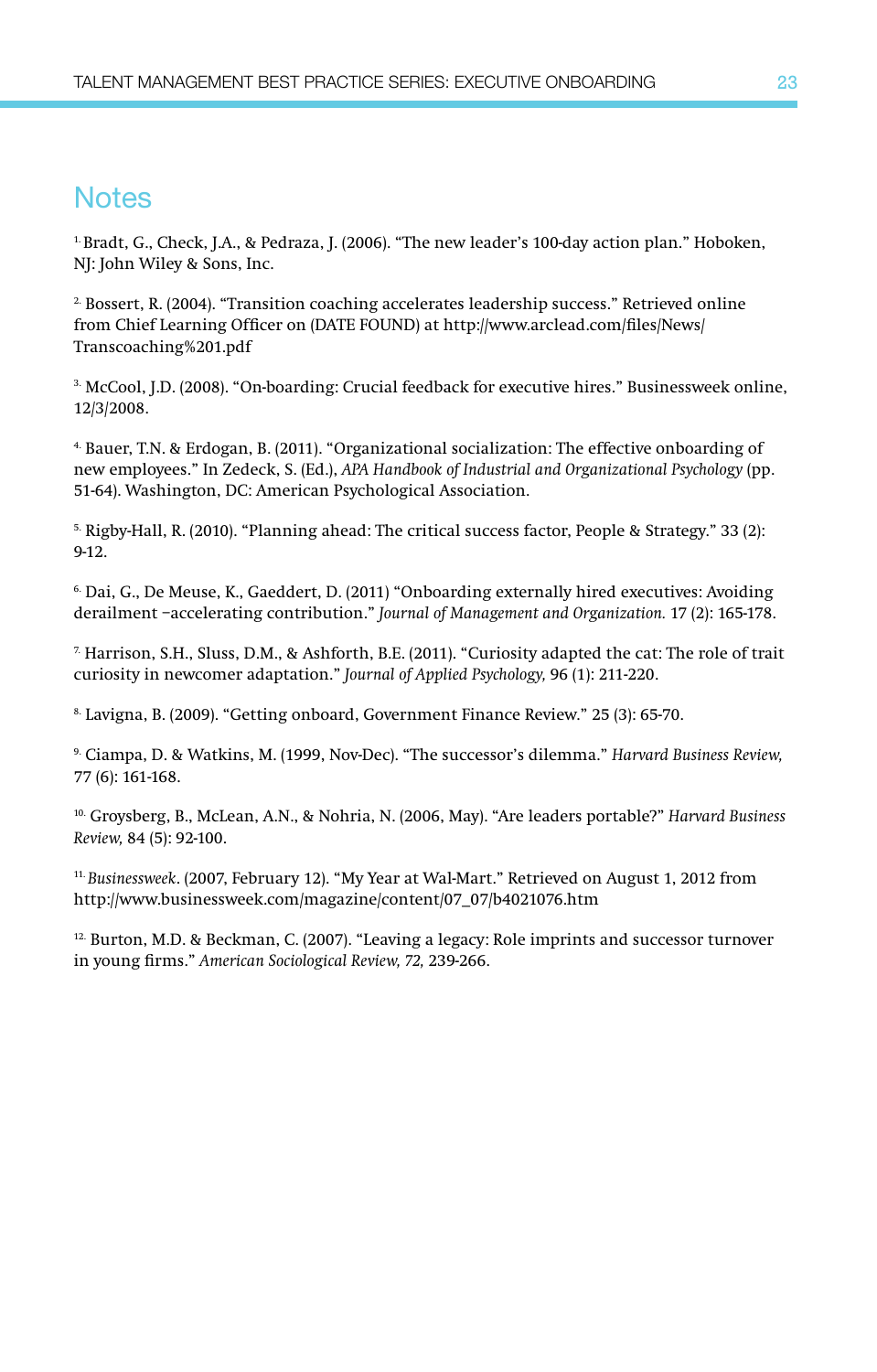#### **References**

Bauer, T.N. & Erdogan, B. (2011). "Organizational socialization: The effective onboarding of new employees." In Zedeck, S. (Ed.), *APA Handbook of Industrial and Organizational Psychology* (pp. 51-64). Washington, DC: American Psychological Association.

Bossert, R. (2004). "Transition coaching accelerates leadership success." Retrieved online from Chief Learning Officer on (DATE FOUND) at http://www.arclead.com/files/News/ Transcoaching%201.pdf

Bradt, G., Check, J.A., & Pedraza, J. (2006). "The new leader's 100-day action plan." Hoboken, NJ: John Wiley & Sons.

Burton, M.D. & Beckman, C. (2007). "Leaving a legacy: Role imprints and successor turnover in young firms." American Sociological Review, 72, 239-266.

*Businessweek*. (2007, February 12). "My Year at Wal-Mart." Retrieved on August 1, 2012 from http:// www.businessweek.com/magazine/content/07\_07/b4021076.htm

Ciampa, D. & Watkins, M. (1999, Nov-Dec). "The successor's dilemma." *Harvard Business Review*, 77 (6), 161-168.

Conger, J.A. & Nadler, D. (2004). "When CEOs step up to fail." *MIT Sloan Management Journal*, 45 (3), 50-56.

Dai, G., De Meuse, K.P. & Gaeddert, D. (2011). "Onboarding externally hired executives: Avoiding derailment–accelerating contribution." *Journal of Management and Organization,* 17(2), 165-178.

Groysberg, B., McLean, A.N., & Nohria, N. (2006, May). "Are leaders portable?" *Harvard Business Review*, 84 (5), 92-100.

Harrison, S.H., Sluss, D.M., & Ashforth, B.E. (2011). "Curiosity adapted the cat: The role of trait curiosity in newcomer adaptation." *Journal of Applied Psychology*, 96 (1), 211-220.

Kahneman, D. (2011) "Thinking Fast and Slow." New York: Farrar, Straus and Giroux.

Lavigna, B. (2009). "Getting onboard," *Government Finance Review*, 25 (3), 65-70.

McCool, J.D. (2008, December 3). "On-boarding:' Crucial feedback for executive hires, BusinessWeek Online.

Rigby-Hall, R. (2010). "Planning ahead: The critical success factor, People & Strategy," 33 (2), 9-12.